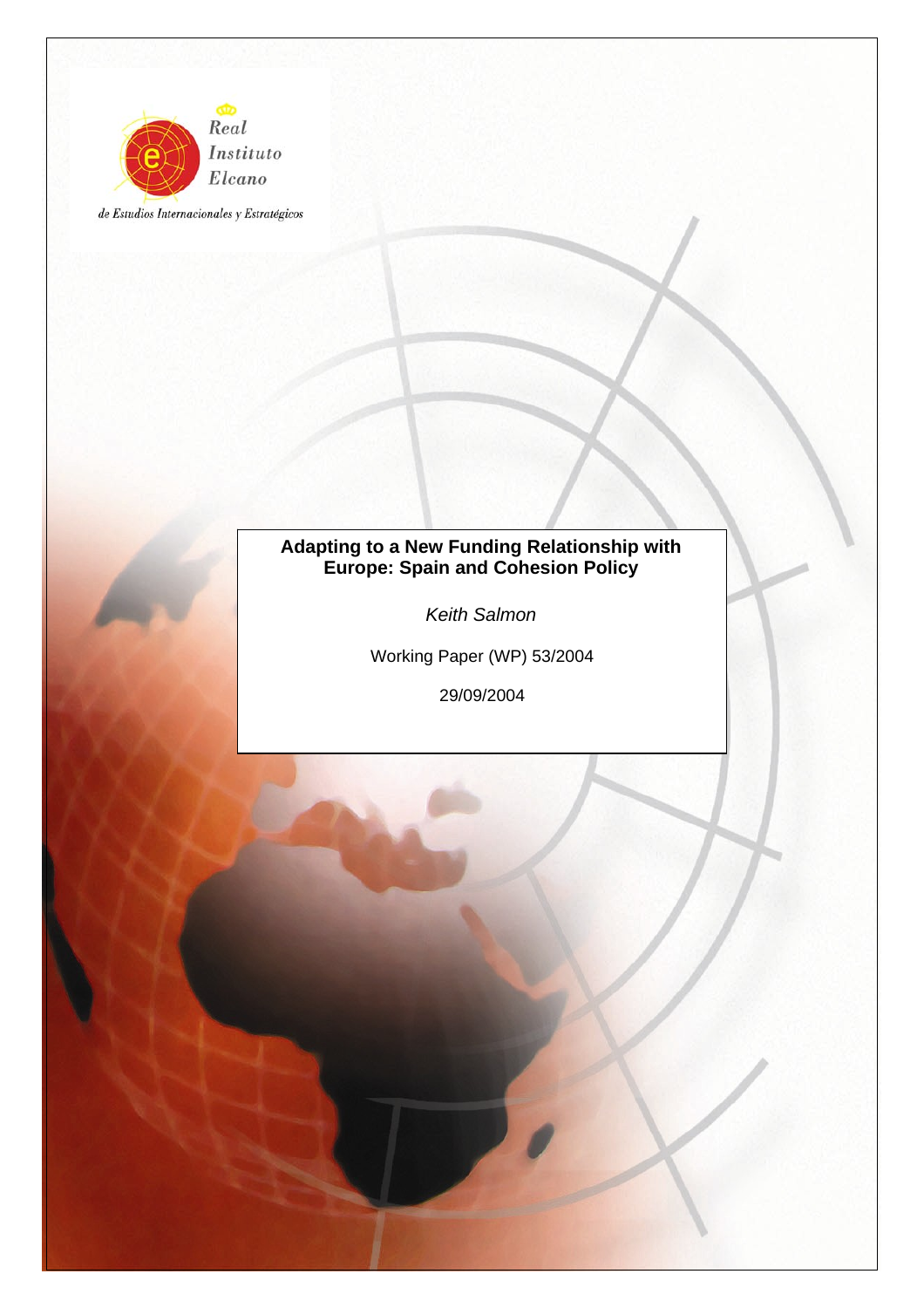

# **Adapting to a New Funding Relationship with Europe: Spain and Cohesion Policy**

de Estudios Internacionales y Estratégicos

*Keith Salmon* <sup>∗</sup>

**Summary:** Spain has enjoyed substantial net inflows of money from the EU since accession in 1986, contributing to a strong growth performance relative to other EU member states. Specifically, as one of the poorer countries in the EU, Spain has attracted large sums of money through Cohesion Policy. However, strong economic growth over the last decade has closed the income gap with the EU reducing eligibility for funding while raising payments to the EU budget. Recent enlargement of the EU has added a raft of mostly poor countries in eastern and central Europe

#### **Introduction**

Spain has enjoyed substantial net inflows of money from the European Union (EU) since accession in 1986, contributing to a strong growth performance relative to other EU member states. Specifically, as one of the poorer countries in the EU, Spain has attracted large sums of money through Cohesion Policy (embodying the Structural Funds and the Cohesion Fund). However, strong economic growth over the last decade has closed the income gap with the EU reducing eligibility for funding while raising payments to the EU budget. Recent enlargement of the EU has added a raft of mostly poor countries in eastern and central Europe. Enlargement has transformed Spain's relative position to one of a middle-income country in the Union, placed new demands on cohesion funds and further eroded Spain's entitlement to funding. Any additional expansion of the EU beyond the existing twenty-five member states will add more low-income countries and exacerbate this position. Whatever the results of the present negotiations over the next EU financial perspective (2007-13), Spain will see its net surplus on financial transfers through the EU budget decline from around 1% of GDP to a figure closer to budgetary neutrality and its funding under cohesion policy shrink from over 1% of GDP to a figure closer to 0.5%. Spain will lose its entitlement to funding under the Cohesion Fund and a number of regions in Spain will lose their priority status under the Structural Funds.

Reduced funding, coupled with proposed reforms to cohesion policy, will have significant implications over the coming decade. For the model of economic development it presents the challenge of maintaining the strong record of growth established over the past two decades. It is likely to prompt a shift of emphasis away from major publicly funded infrastructure investment towards measures more directly supporting productivity. For domestic politics it will alter the nature of the dialogue between the central government and the regions. For Spain's European relations it will change the relationship between some regions and Brussels. At national level it will offer Spanish representatives a more flexible

∗ *University of Luton* 

 $\overline{a}$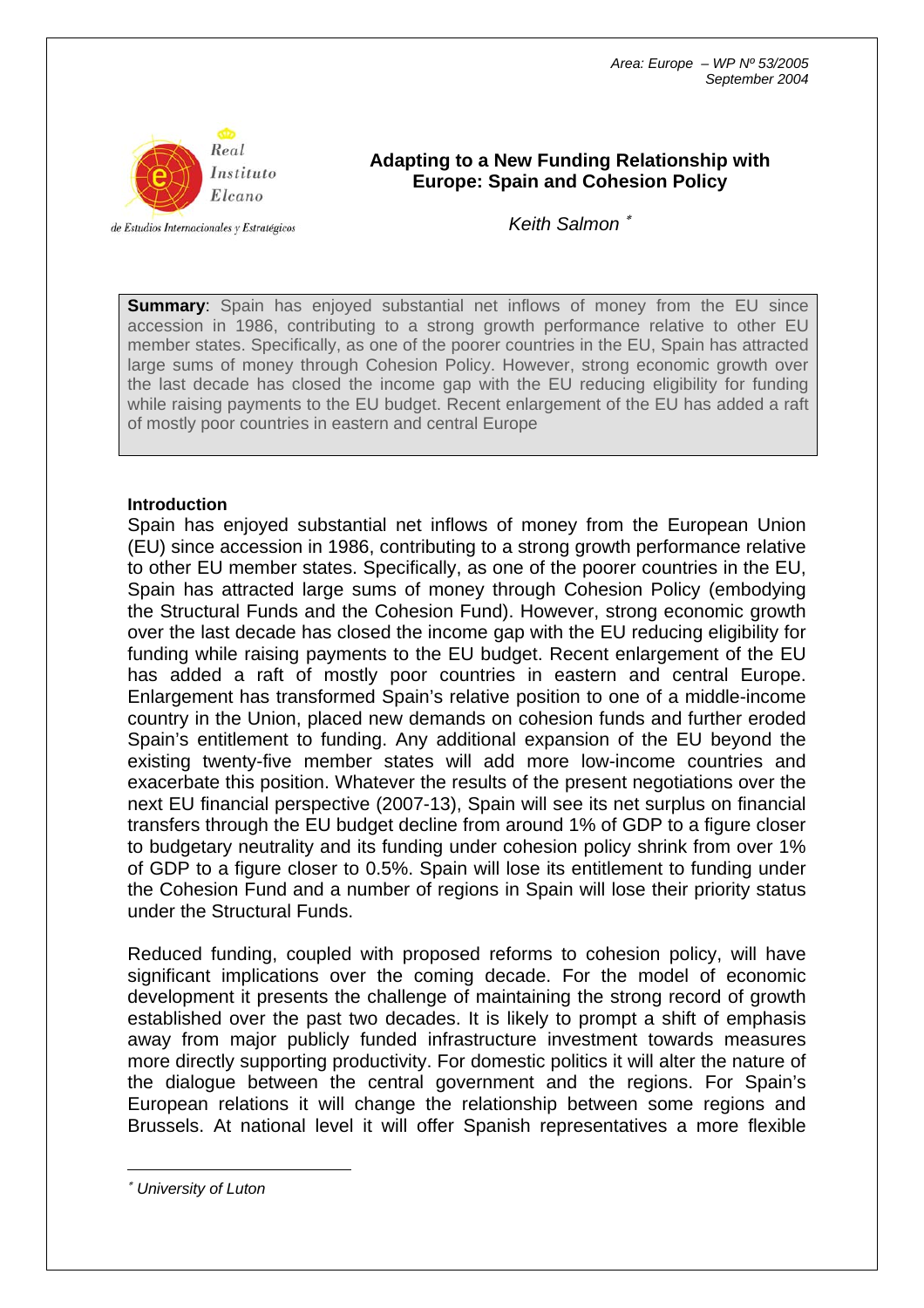negotiating position to promote national interests. For public opinion it is likely to promote a more considered view of the European project.

The paper begins by describing the public financial transfers between the EU and Spain, especially the receipts associated with cohesion policy, and the significance of these flows in the economy. It then moves on to trace the evolution of Cohesion Policy in Spain, its integration into EU cohesion policy and the growth in the importance attached to this policy. An assessment is then made of the impact of cohesion policy in Spain in terms of regional development patterns. The discussion then turns to the aims and theoretical foundations of Cohesion Policy before outlining the proposals made by the Commission for the next financial perspective and for a reformed cohesion policy. Finally, the implications of a new funding relationship with Europe are assessed.

## **Golden Years of Cohesion Funding**

In the period 2000-04 (inclusive) Spain received net transfers from the EU equivalent on average to close to 1% of GDP (see Table 1). Payments from the EU to Spain under Cohesion Policy have grown to represent over half of total receipts. The policy is funded through the three Structural Funds (the European Regional Development Fund –ERDF-, the European Social Fund –ESF– and the European Agriculture Guidance and Guarantee Fund-Guidance Section –EAGGF-G–) and the Cohesion Fund.

|                             | 2000  | 2001  | 2002  | 2003  | 2004  |
|-----------------------------|-------|-------|-------|-------|-------|
| Total payments to the EU    | 6.66  | 6.78  | 6.97  | 8.50  | 9.28  |
|                             |       |       |       |       |       |
| Total receipts from the EU  | 10.96 | 12.29 | 15.32 | 15.62 | 15.69 |
| EAGGF                       | 5.48  | 6.17  | 5.93  | 6.52  | 6.84  |
| <b>Cohesion Policy</b>      | 5.33  | 5.96  | 8.95  | 8.76  | 8.51  |
| <b>FRDF</b>                 | 2.82  | 3.38  | 4.05  | 3.92  | 4.0   |
| <b>ESF</b>                  | 0.80  | 1.08  | 1.80  | 2.17  | 1.76  |
| EAGGF-G, FIFG and other     | 0.52  | 0.63  | 0.98  | 1.48  | 1.26  |
| <b>Cohesion Fund</b>        | 1.20  | 0.87  | 2.12  | 1.19  | 1.49  |
| Other transfers             | 0.15  | 0.15  | 0.44  | 0.34  | 0.35  |
|                             |       |       |       |       |       |
| Net transfers               | 4.30  | 5.51  | 8.35  | 7.13  | 6.41  |
| Net transfers as a % of GDP | 0.71  | 0.84  | 1.20  | 0.96  | 0.82  |
|                             |       |       |       |       |       |

#### **Table 1. Financial Transfers between the EU and Spain, 2000-04**

Figures in billions of euros.

EAGGF: European Agriculture Guidance and Guarantee Fund.

EAGGF-G: European Agriculture Guidance and Guarantee Fund-Guidance Section.

ERDF: European Regional Development Fund.

ESF: European Social Fund.

FIFG: Financial Instrument for Fisheries Guidance.

Source: Ministerio de Hacienda, 2003a (except % of GDP which are author estimates).

Over a quarter of all funding for European cohesion policy has been directed to Spain, equivalent to over 1% of Spain's GDP each year. Under the present EU financial perspective (2000-06) some 194 billion euros (at 1999 prices) was budgeted to the Structural Funds, of which Spain was allocated just under a quarter (see Table 2). In addition, the Cohesion Fund was budgeted at around 18 billion, of which Spain was allocated over 60%. In absolute terms Cohesion Policy funding to Spain was almost twice as large as that to the next largest recipient (European Commission 2004a, p.180). In 2004, out of a total EU-25 budget of 99.7 billion euros in payment appropriations, the total allocation to Cohesion Policy was 30.8 billion (31%), some 28 billion being allocated to the Structural Funds and 2.8 billion to the Cohesion Fund (see Table 2). According to the Spanish Ministry of Finance, Spain should receive around 8.5 billion (25%). This is equivalent to over 1% of GDP, over 2% of public expenditure and slightly more than the 8.1 billion total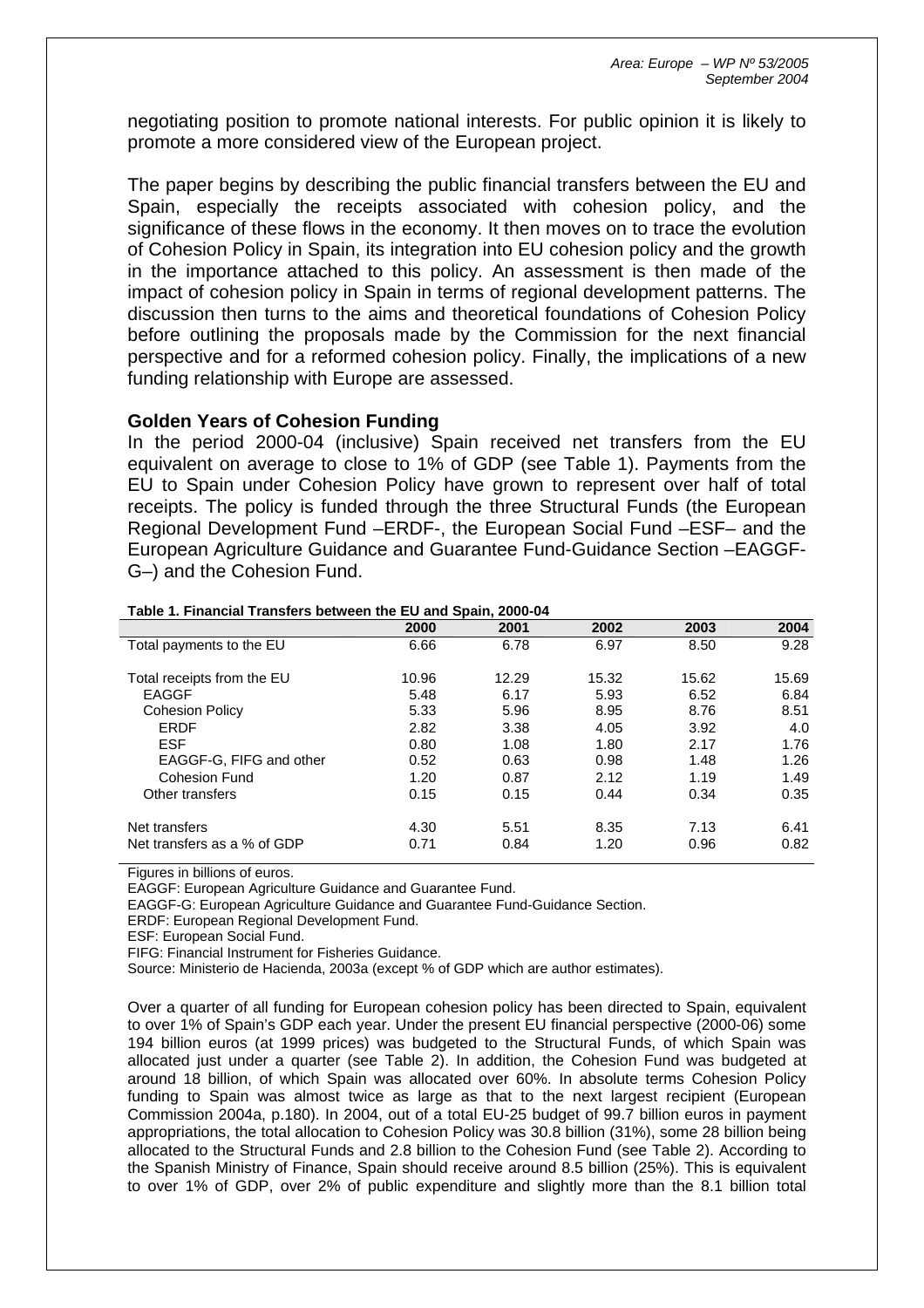allocation by policy area to infrastructure in the General Consolidated Budget (PGE) for 2004 (Ministerio de Hacienda, 2003).

It is reasonable to assume that Community grants have translated into around 1% additional growth each year (see for example Beutel, 2002), easing the Spanish economy through its transition to a more liberal market economy and contributing to economic convergence with its European partners. More specifically, Cohesion Policy funding has supported infrastructure investment. Under the ERDF an average of 64% of project funding has come from the European Union. Under the Cohesion Fund the percentage rises to 80%. In the words of the Ministry of Finance (Ministerio de Hacienda, 2003, chapter IX, p.15) the current infrastructure programme could not be supported without EU funding.

| <b>Heading</b>                  | <b>EU-15</b>           | <b>Allocation</b> | <b>Allocation</b>  | <b>EU-25</b>          | <b>Allocation</b> | <b>Allocation</b>  |
|---------------------------------|------------------------|-------------------|--------------------|-----------------------|-------------------|--------------------|
|                                 | <b>Budget</b><br>2000- | to Spain          | to Spain<br>$(\%)$ | <b>Budget</b><br>2004 | to Spain          | to Spain<br>$(\%)$ |
|                                 | 06                     |                   |                    |                       |                   |                    |
|                                 | Col. A                 | Col. B            | Col. C             | Col. D                | Col. E            | Col. F             |
| Structural Funds total (a to g) | 194.0                  | 45.1              | 23.2               | 28.0                  | 7.0               | 25.0               |
| (a) Objectives 1, 2 and 3       | 182.5                  | 42.9              | 23.5               | 26.2                  |                   |                    |
| (b) Objective 1                 | 127.5                  | 37.7              | 29.6               | 19.9                  |                   |                    |
| (c) Objective 1 phasing-out     | 8.4                    | 0.4               | 4.8                |                       |                   |                    |
| (d) Objective 2                 | 19.7                   | 2.6               | 13.2               | 3.1                   |                   |                    |
| (e) Objective 2 phasing-out     | 2.7                    | 0.1               | 3.7                |                       |                   |                    |
| (f) Objective 3                 | 24.0                   | 2.1               | 8.7                | 3.2                   |                   |                    |
| (g) Community Initiatives,      | 11.6                   | 2.2               | 19.0               | 1.9                   |                   |                    |
| Peace Non-Objective 1 FIFG      |                        |                   |                    |                       |                   |                    |
| and other                       |                        |                   |                    |                       |                   |                    |
| Cohesion Fund                   | 17.8                   | 11.2              | 62.9               | 2.8                   | 1.5               | 53.6               |
| Total                           | 212.0                  | 56.3              | 26.6               | 30.8                  | 8.5               | 27.6               |
| Total (% of GDP)                |                        | 1.4               |                    |                       | 1.3               |                    |

#### **Table 2. Cohesion Policy Funding for 2000-06 and EU-25 Budget Allocations for 2004**

Figures in billions of euros.

Sources: columns A and B, European Commission 2004a, p.180 (figures at 1999 prices for the EU-15); column D, figures for payment appropriations at current prices, European Commission 2004b; column E, Ministerio de Hacienda 2003.

This allocation of one-quarter of EU cohesion policy funding is now channelled to a country which is home to less than 9% of the EU-25 population, less than 11% of the 123 million people in the EU-25 living in regions with GDP per capita below 75% of the EU-25 average, and with a per capita income approximately equal to the average for the EU-25 and significantly higher than most of the 16% of the EU population living in central and eastern European states (for example, 80% higher than Poland). If enlargement proceeds to incorporate Romania and Bulgaria, close to 26% of the EU-27 population (accession states plus Greece and Portugal) will live in countries with lower per capita incomes than Spain. Spain will then house less than 6% (author estimate) of the 153 million people in the EU-27 living in regions with per capita incomes below 75% of the average (European Commission, 2004a).

All regions of Spain benefit from payments under Cohesion Policy, but funding has been channelled particularly towards regions with relatively low per capita incomes (see Table 3). Such regions are designated under the Structural Funds as Objective 1 regions (the least developed regions in which GDP per capita is 75% or less than the EU average). Under Agenda 2000 for the seven-year period 2000-06 some 70% of the EU Structural Funds was budgeted to these regions. In Spain 37.7 billion euro (at 1999 prices) was allocated to Objective 1 regions, 84% of the total 45.1 billion in the Structural Funds. In addition, Objective 1 regions in Spain have benefited from Structural Fund spending outside of Objective 1,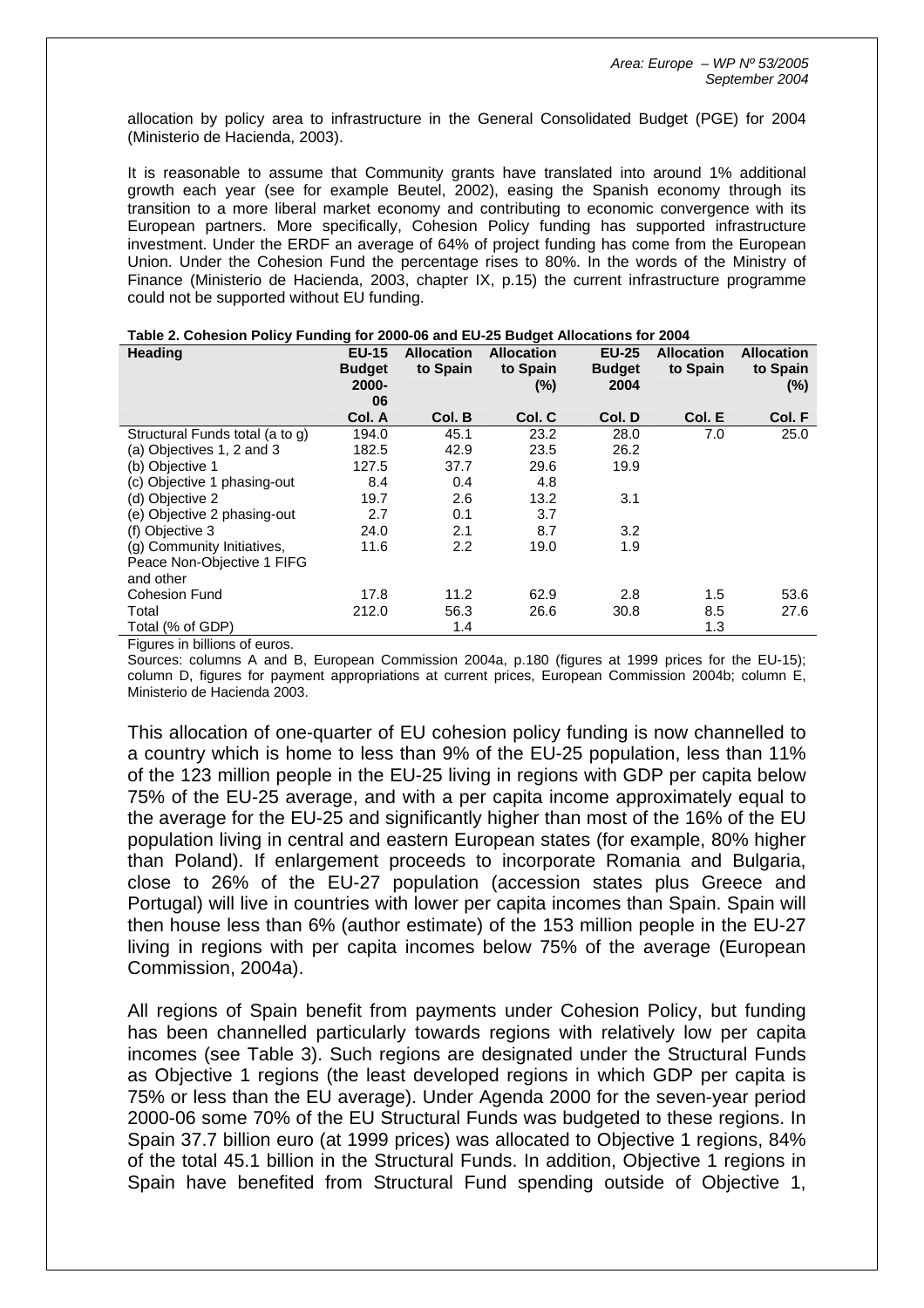spending under the Cohesion Fund, under the Common Agricultural Policy (CAP) and from Spanish domestic solidarity fund transfers through the Inter-territorial Compensation Fund (*Fondo de Compensación Interterritorial,* FCI). A rough estimate of the distribution of funds across the regions is provided in Table 3. Andalucía is the leading recipient of funding, receiving an estimated 30% of Spain's Structural funding and 40% from the FCI (Tables 3 and 4). Thus EU cohesion policy and domestic solidarity fund (FCI) transfers are especially important to Objective 1 regions. Transfers from these funds alone (excluding other EU transfers notably through the CAP) amounting to between 2 and 4% of their GDP and of greater weight in their public expenditure.

|                      | rable 3. Objective Tregions in Spani, 2000-0                                                                                            |                |      |                   |                    |         |
|----------------------|-----------------------------------------------------------------------------------------------------------------------------------------|----------------|------|-------------------|--------------------|---------|
| <b>Objective 1</b>   | <b>Assistance Rates</b>                                                                                                                 | Obj. 1         | $\%$ | <b>Population</b> | $%$ of             | Area    |
| <b>Regions</b>       | 2000-06                                                                                                                                 | <b>Funding</b> |      |                   | <b>Population</b>  | (sq km) |
|                      |                                                                                                                                         | (€bn)          |      |                   | in Obj. 1          |         |
| Andalucía            | (50%)                                                                                                                                   | 11.3           | 30.0 | 7,357,558         | 30.5               | 87,268  |
| Asturias             | (40%)                                                                                                                                   | 1.9            | 5.1  | 1,062,998         | 4.4                | 10,565  |
| Canary Islands       | (50%)                                                                                                                                   | 2.7            | 7.1  | 1,694,477         | 7.0                | 7,273   |
| Cantabria            | Transitional assistance                                                                                                                 | 0.4            | 1.1  | 535,131           | 2.2                | 5,289   |
| Castilla y León      | $(40\%)$ except Burgos $35\%$ .                                                                                                         | 4.6            | 12.1 | 2,456,474         | 10.2               | 94,147  |
|                      | Palencia 37%, Segovia 37%                                                                                                               |                |      |                   |                    |         |
|                      | and Valladolid 35%                                                                                                                      |                |      |                   |                    |         |
| Castilla-La Mancha   | 40% except Guadalajara                                                                                                                  | 3.1            | 8.1  | 1,760,516         | 7.3                | 79,230  |
|                      | 30%                                                                                                                                     |                |      |                   |                    |         |
| Ceuta & Melilla      | (40%)                                                                                                                                   | 0.2            | 0.5  | 137.916           | 0.6                | 32      |
| Extremadura          | (50%)                                                                                                                                   | 3.1            | 8.1  | 1,058,503         | 4.4                | 41,602  |
| Galicia              | (40%)                                                                                                                                   | 4.9            | 13.1 | 2,695,880         | 11.2               | 29,434  |
| Murcia               | (40%)                                                                                                                                   | 1.6            | 4.3  | 1,197,646         | 5.0                | 11,313  |
| C. Valenciana        | (40%) except Castellón 35%                                                                                                              | 4.0            | 10.5 | 4,162,776         | 17.3               | 23,305  |
|                      | and Valencia 37%                                                                                                                        |                |      |                   |                    |         |
| Total in Objective 1 |                                                                                                                                         | 37.7           | 100  | 24,119,875        | 100                |         |
| Spain                |                                                                                                                                         |                |      | 40,847,371        |                    | 504,750 |
| % of Spain           |                                                                                                                                         |                |      | 59.0              |                    | 77.1    |
|                      | All assistant that the basis correspondence $\bigcap_{n=1}^{\infty}$ and $\bigcap_{n=1}^{\infty}$ and $A \cap \bigcap_{n=1}^{\infty} A$ |                |      |                   | $-1.4000 \pm 0.00$ |         |

All regions listed above were classified as Objective 1 from 1986 to 1999; funding figures at 1999 prices. Population figures from INE 2003a.

Funding figures and percentages for each region are rough author estimates based on the funding allocated to Objective 1 regional development programmes plus an equal percentage of the funding to horizontal programmes. The figure for C. Valenciana is probably an underestimate. The total funding figure for Spain comes from European Commission, 2004a.

#### **Table 4. Allocation of Funds through the Inter-territorial Compensation Fund 2004**

| <b>Region</b>                      | <b>Allocation</b> | Percentage |
|------------------------------------|-------------------|------------|
|                                    | (€mn)             |            |
| Andalucía                          | 398.82            | 40.06      |
| Asturias                           | 44.67             | 4.49       |
| Canary Islands                     | 45.24             | 4.54       |
| Cantabria                          | 8.91              | 0.89       |
| Castilla-La Mancha                 | 78.92             | 7.93       |
| Castilla y León                    | 70.06             | 7.04       |
| Extremadura                        | 81.27             | 8.16       |
| Galicia                            | 163.94            | 16.47      |
| Murcia                             | 41.75             | 4.19       |
| C. Valenciana                      | 61.99             | 6.23       |
| <b>Total FCI Regions</b>           | 995.57            | 100.0      |
| Melilla                            | 7.82              | 50.0       |
| Ceuta                              | 7.82              | 50.0       |
| <b>Total FCI Autonomous Cities</b> | 15.64             | 100.0      |
| Total                              | 1011.21           |            |

Note: There is also a special fund for investment in infrastructure and business in the province of Teruel (*Fondo de Teruel*). The region of Aragón does not receive assistance from either the Structural Funds or the FCI even though the province of Teruel has a low level of development. In the period 2000-06 the Fund will provide 30 million euros a year, 50% from the central government and 50% from the region of Aragón. Source: Ministerio de Hacienda, 2003.

#### **Table 3. Objective 1 Regions in Spain, 2000-6**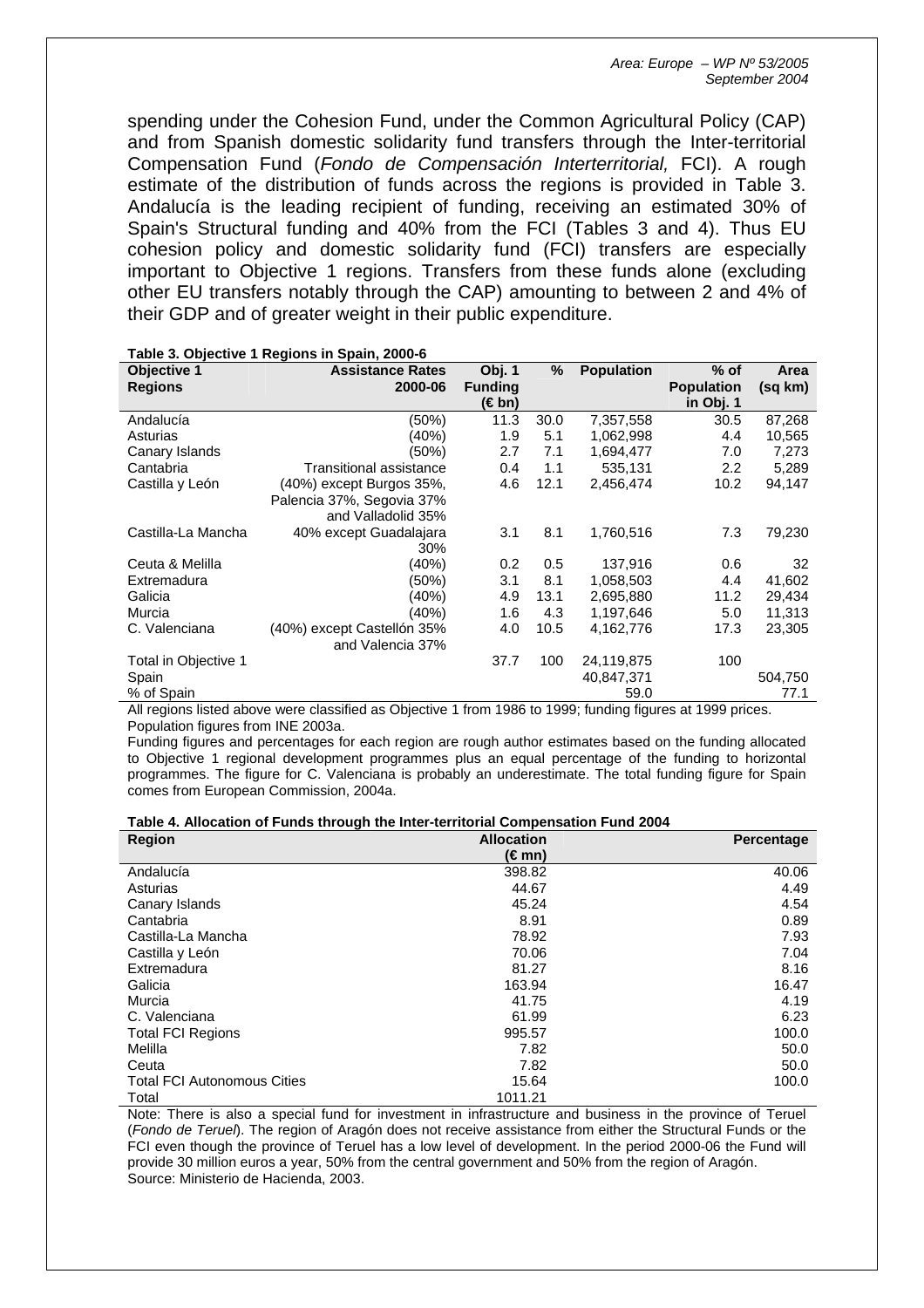Outside Objective 1 regions, other regions (including Cataluña, Madrid, and País Vasco) with above EU average GDP per capita have attracted significant funding through Objective 2 programmes, other Structural Fund programmes and spending under the Cohesion Fund. The result is that throughout Spain there is impressive visual evidence of the financial benefits of EU membership in physical infrastructure projects and urban regeneration. Less visible are the businesses that have been supported by public assistance. Clearly, the prospect of reductions in payments to Spain and changes in the overall budget position with the European Union are critical issues for the financial authorities both in the central government and the regions (see for example Crawford, 2004).

# **Cohesion Policy in Spain**

Cohesion Policy in Spain, as in Europe, has its roots in regional development policy. State sponsored rural development schemes date back to the eighteenth century (Bradshaw, 1975). The tradition of irrigation, colonisation and rural development continued in the 1950s, the two most important schemes being in Badajoz and Jaén (Naylon, 1966), and thence remained an element of future development programmes. A more deliberate regional policy emerged in the 1960s under the First National Development Plan (1964-67). This relied on industrial development poles (*polos de desarrollo* and *polos de promoción*) to spread development into surrounding regions (Richardson, 1975). Huelva was the major recipient of assistance under this scheme (García Álvarez, 1981). In the Third National Development Plan (1972-75) the designation of assisted areas was widened to cover Large Areas for Industrial Expansion (*Grandes Areas de Expansión Industrial*), which by 1985 covered almost half the population and almost three-quarters of the area of Spain. Apart from these measures, numerous other industrial development initiatives were introduced contributing to an uncoordinated package. Policy had developed within the framework of a highly centralised state incorporating a 'top-down' development philosophy. National economic growth objectives dominated over regional equity on the neo-classical growth assumption that development would spread outwards from the more rapidly growing areas. In sum, regional development measures were confused, under-funded and lacked effective local control. Despite this, by the mid-1980s a significant degree of regional convergence had been achieved. But the explanation for this lay outside regional policy (Alcaide Inchausti, 1988a; Cuadrado Roura *et al*., 1999).

Transition to democracy and the emergence of regional government in the early 1980s revolutionised the political context and set the stage for reform of regional development policy (Alonso Teixidor and Hebbert, 1982; Hebbert, 1985; Sáenz de Buruaga, 1983). Not only was there now an administrative structure at the regional level to design and implement policy, a commitment to regional policy was enshrined in the Spanish Constitution under Articles 40.1 and 138.1: 'the public authorities will promote a more equitable regional distribution of income' and 'the State will seek an adequate and just economic equilibrium between the diverse parts of the whole territory' (BoE 1978, Constitución Española). To express this commitment to inter-regional solidarity, the Inter-territorial Compensation Fund (FCI) was set up in 1982. Of greater significance for patterns of regional development were higher levels of public expenditure and public sector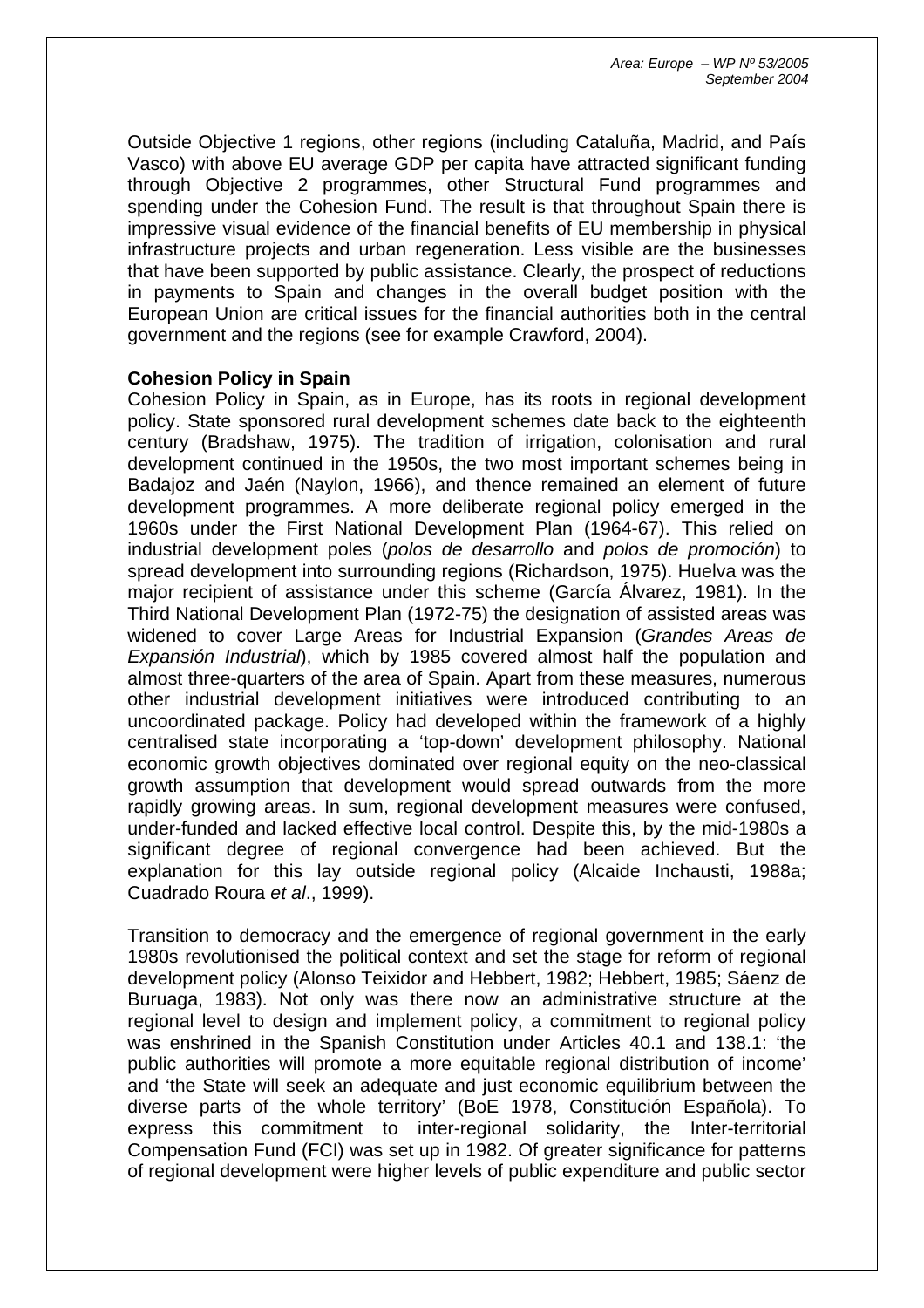transfers. In 1975 public expenditure amounted to 25% of GDP and by 1994 it had risen to 45%. Moreover, the creation of regions with their own regional capitals and the devolution of authority to regional governments were powerful mechanisms counteracting the attraction of Madrid and Barcelona.

Radical revision of regional policy was precipitated by membership of the European Community in 1986. The European Community had developed its own regional policy embodied in the European Regional Development Fund (ERDF; *Fondo de Desarrollo Regional, FEDER*). Spanish regional policy had to be remodelled to qualify for assistance under this European framework (BoE, 1986). The first Spanish regional development plans (*Programas de Desarrollo Regional*) drawn up under this new regime were launched in the period 1987-90. Key changes in the policy framework included a revision of designated areas and policy instruments, a switch towards local responsibility and participation in the planning and development process, multi-annual plans and increased financial resources. Spanish regional policy was now enmeshed in the evolving European regional development and Cohesion Policy.

## **From Regional Development to Cohesion Policy**

European Cohesion Policy has grown out of a number of policy initiatives and derived its legitimacy from a number of legal sources. It has also been modified in the light of experience and continuously adapted to meet the changing demands of member states in an evolving European Union. In financial terms the volume of funding available has increased substantially. Spain has been in a position to promote this increased funding and to leverage it in its direction.

European Cohesion Policy has undergone continuous change since its inception in the form of the European Regional Development Fund (ERDF) in 1975. Important modifications were made to the ERDF commencing in 1985 (the New Regulation, 1984). Then, beginning in 1989, the ERDF was coordinated with the other European Community structural funds (the European Social Fund –ESF–, the European Agriculture Guidance and Guarantee Fund-Guidance Section – EAGGF-G– and the Financial Instrument for Fisheries Guidance –FIFG–) and with funding through the European Investment Bank (OJ, 1988a and 1988b). At the February 1988 European Council it was agreed to double in real terms the commitment appropriations for the Structural Funds by 1993 as compared with the 1987 level. These increases were made in response to the expansion of the Community to embrace Portugal and Spain (doubling the population living in lowincome regions) and to fears that increased competition from an integrated European market would adversely effect these poorer member states. A similar argument was used to justify a two-thirds real term increase in Structural Funding between 1993 and 1997 (the Delors II package) and the establishment of a new fund –the Cohesion Fund– subsequent to the Treaty on European Union (1992) that launched the drive towards European economic and monetary union (EMU). There was, however, no historical evidence that integration had widened the differences between member states (pinpointing some fundamental theoretical weakness behind the policy, see section 6). Further modifications were made to the Structural Funds after the incorporation of the Nordic countries in 1995 (new Objective 6), and again as part of Agenda 2000 (reduction in the number of Objectives from six to three), which recognised the likely further enlargement of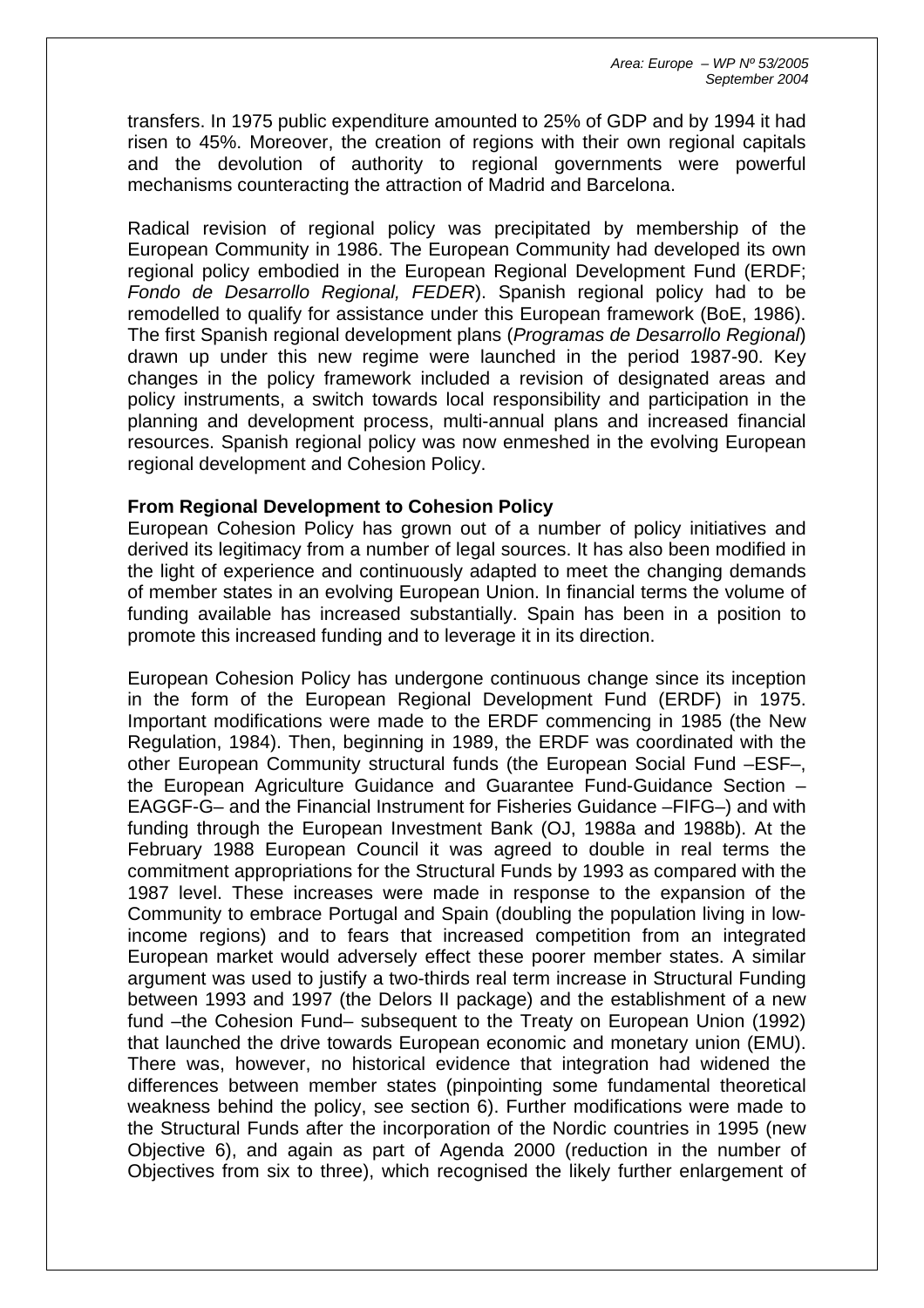the Community. The prospect of enlargement to incorporate new states –most of which have low per capita incomes and considerable structural, production and infrastructure weaknesses–, new European policy objectives and the opportunity provided by the forthcoming financial perspective (2007-13), led to proposals for yet a further revision to the whole system of structural and cohesion funding now dealt with under the umbrella of Cohesion Policy.

Cohesion Policy has thus grown steadily in importance from the mid-1980s, both in legal and budgetary terms. In legal terms, the achievement of economic and social cohesion in Europe was upgraded from just a mention in the preamble of the Treaty of Rome to becoming Title XIV (currently Title XVII) after the passing of the Single European Act in 1986 (Rodríguez-Pose and Fratesi, 2004). In the proposed European Constitution it is covered in Article III-116: '*In order to promote its overall harmonious development, the Union shall develop and pursue its action leading to the strengthening of its economic, social and territorial cohesion. In particular, the Union shall aim at reducing disparities between the levels of development of the various regions and the backwardness of the least favoured regions. Among the regions concerned, particular attention shall be paid to rural areas, areas affected by industrial transition, and areas which suffer from severe and permanent natural or demographic handicaps such as the northernmost regions with low population density, and islands, cross-border and mountain areas'* (this last sentence being added in the final negotiations in June 2004; European Commission, 2004c). In budgetary terms, development policies have grown from representing 10% of the European Communities budget and 0.09% of the EU-15 GDP in 1980 to over 30% of the EU-25 budget in 2004 (in payment appropriations, excluding pre-accession payments; European Commission, 2004b) or some 0.3% of EU-25 Gross National Income (GNI). Spain has been a major beneficiary of this upgrading of cohesion policy.

## **Patterns of Regional Development in Spain**

Cohesion policy funding has contributed to strong growth in Spain and to real economic convergence with the EU. But it has been less successful in reducing inter-regional disparities (a characteristic noted across other states in the EU; Giannetti, 2002). Equally, large intra-regional disparities remain, as does polarisation on the state capital. What is unclear is whether these disparities would have widened and polarisation gained momentum without cohesion funding.

One of the principal objectives of cohesion policy is to achieve economic convergence between member states. Spain recorded continuous convergence with the EU-15 in terms of Gross Domestic Product (GDP) per capita at purchasing power parities over the period 1994 to 2003, from only 78.6% of the EU-15 average to 87% of the average (see Table 5). This reflected the strong relative growth of Spain in relation to the EU-15, averaging over one percentage point higher growth per year from 1995 to 2004. It also reflected a Europe-wide pattern in which 'Disparities in income and employment across the European Union have narrowed over the past decade and, most especially, since the mid-1990s' (European Commission, 2004a, p.2). According to the European Commission, convergence was particularly apparent in the Cohesion countries (which include Spain; *ibid*, p. ix). Over a longer period, however, convergence has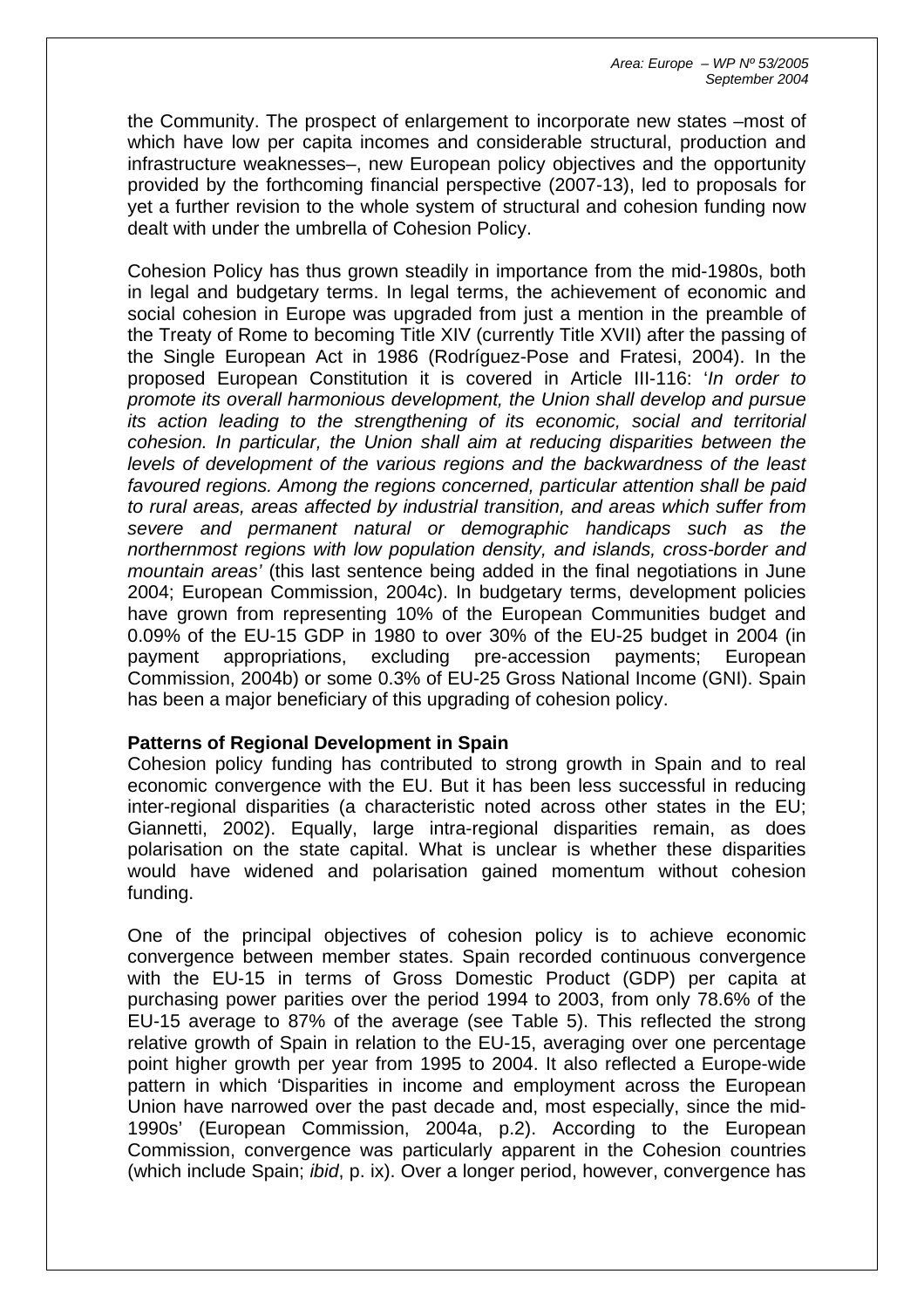not been a steady continuous process. Historical evidence dating back to 1960 describes a path of convergence interrupted by reversals, notably in the early 1980s and early 1990s. Data from the European Commission and Eurostat (see Table 5) indicate that the gap between the Spanish economy and the rest of the EU narrowed to 81% in 1975, then widened to only 72% in 1985. Strong growth in Spain during the late 1980s narrowed the gap again to around 77% in the early 1990s, whence it slipped back briefly before recovering to 79% in 1994.

| Table 5. GDP per Capita in Spain in Relation to the EU-15 Average of 100 |  |
|--------------------------------------------------------------------------|--|
|--------------------------------------------------------------------------|--|

|                                   |      |         |      |      | --   |      |      |      |       |      |
|-----------------------------------|------|---------|------|------|------|------|------|------|-------|------|
|                                   | 1960 | 1975    | 1985 | 1990 | 1994 | 1995 | 2000 | 2001 | 2002  | 2003 |
| Spain                             | 59.6 | - 81. . |      |      | 78.6 | 70.  | 83.  | 84.3 | 86.1f | 87.2 |
| GDP in nurchasing nower standards |      |         |      |      |      |      |      |      |       |      |

GDP in purchasing power standards.

Source: Commission of the European Communities and sequence 1994 onwards from Eurostat, 2004a.

Convergence appears to have been pro-cyclical, a feature of periods of Europeanwide growth (or arguably of more intense integration, Alberola, 1998), while disparities have opened up during periods of stagnation (Armstrong, 1995; Rodríguez-Pose, 1999; Tsoukalis, 1991; Zaldívar and Castells, 1992). The economic cycle has been more pronounced in Spain than for the EU as a whole, with higher than average levels of growth and deeper troughs. At the turn of the century this pattern appeared to have either changed or been delayed. Continued strong consumer demand and public investment maintained growth and convergence from 2001 to 2004 despite the environment of very low growth across Europe. Part of the explanation for this exceptional performance may be attributed to cohesion funding. This has helped underpin public investment, which in turn has added to economic growth during upswings in the economic cycle and maintained the momentum of public investment, and of domestic demand, when European growth has slowed.

Within Spain the evolution of disparities between regions is more difficult to read, although the data suggest that since the mid-1980s relatively little convergence has occurred. One of the difficulties in identifying trends lies in the designation of regions for the purposes of Cohesion Policy as the 17 administrative regions of Spain plus the city regions of Ceuta and Melilla (recognised under the EU hierarchy of territorial units as NUTS Level II regions). These administrative regions vary enormously in geographic, economic and population size, from La Rioja, with an area of only 5,000 square kilometres, less than 1% of national GDP and a population of a quarter of a million, to Andalucía, with an area of over 87,000 square kilometres, some 14% of national GDP and a population of 7.5 million (see Table 3). Within these areas there are often contrasting patterns of development.

A second difficulty in reading inter-regional income disparities centres on the conversion of global figures to per capita ones, rendering the figures sensitive to population movements and to economic activity rates. During the Francoist period a number of authors have concluded that Spain was dominated by inter-regional convergence (Alcaide Inchausti *et al*., 1990; Cuadrado Roura, 1988): 'Regions in the southern and western Spanish peripheries were catching-up with the more developed regions of north-eastern Spain and Madrid' (Rodríguez-Pose, 2000, p.89). Equally, there appears to be agreement that convergence came to a stop in the late 1970s and early 1980s, reflecting the picture at the national level (Alcaide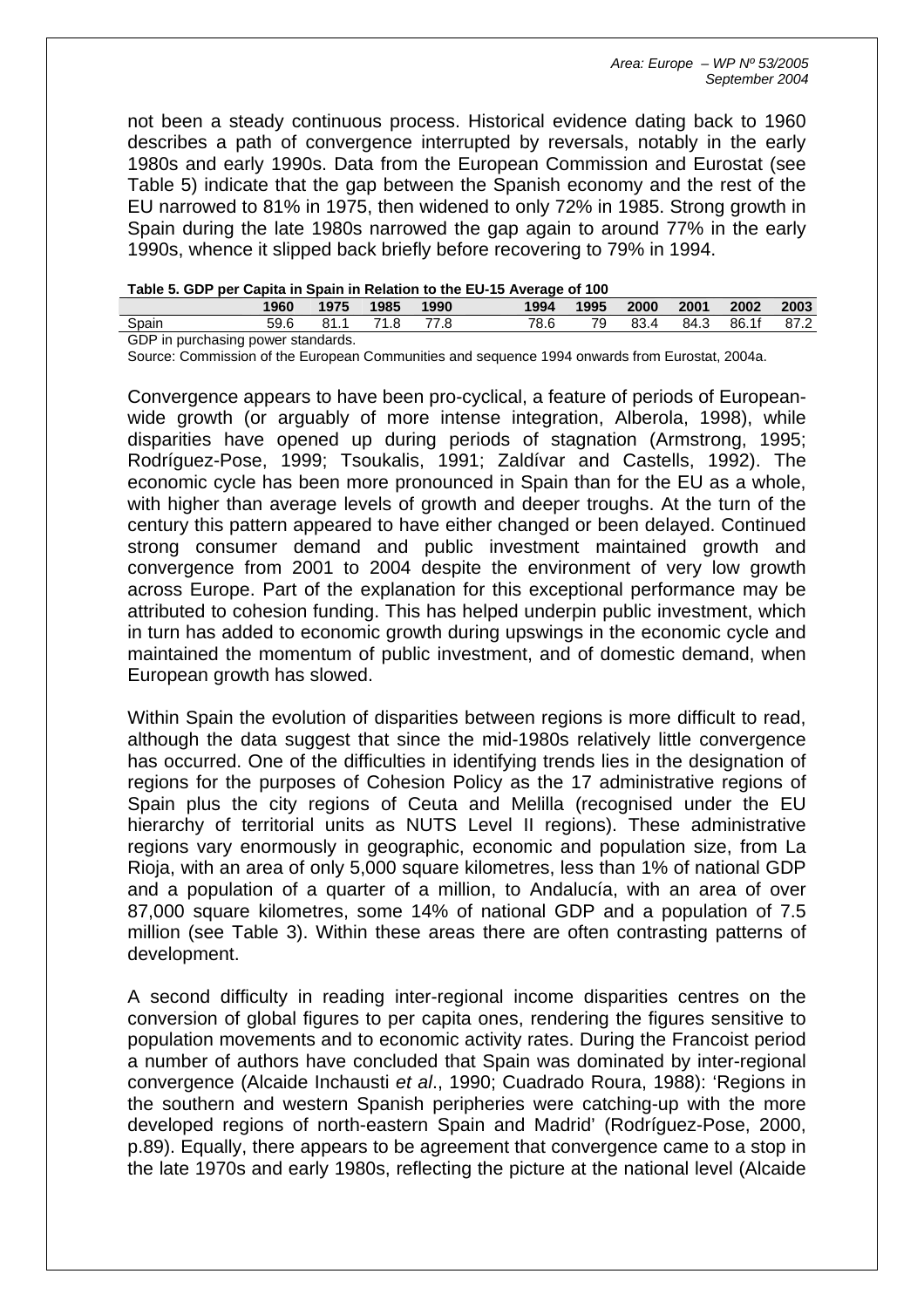Inchausti, 1988a; Cuadrado Roura *et al*., 1999; Villaverde, 1999). These patterns were partly attributable to large out-migration flows from the poorer regions and large inflows into Barcelona and Madrid, and to the cessation of these flows in the mid-1970s (Alcaide Inchausti, 1988a). From the early 1980s to the mid-1990s, Rodríguez-Pose (2000, p.92) suggests that there was a slowdown in convergence across Spanish regions. Most recently (from 1995-2002) the regions with lower per capita incomes in the south –Andalucía, Castilla-La Mancha, Ceuta and Melilla, Extremadura and Murcia– plus Castilla y León and Navarra have all experienced growth rates of GDP above the Spanish average (INE, 2004a). In 2002 and 2003 Murcia, Navarra and Andalucía were the three fastest-growing regions (at close to 3% or above, against a Spanish average of 2.4%; INE, 2004b). The performance of the regions in the south is particularly impressive, since these have to grow more quickly than those in the north in order to offset their generally faster growing populations. In relation to commuter movements and the age structure of the population, all the Eurostat data on GDP per capita come with warnings that areas with high volumes of net in-commuting show relatively high GDP per capita figures (and vice versa), while areas with a large proportion of non-economically active people (notably retirement areas) show relatively low figures.

A third problem arises from the data used in measuring real convergence. A variety of indicators can be used including income, infrastructure, production and unemployment. Each has its own merits and limitations. For example, while the intensity of production is best measured by GDP per capita, affluence and poverty are better measured by disposable household income per capita. The latter show a significant degree of inter-regional convergence around the Spanish average between 1967 and 1985, from a range of 81 points in 1967, to 58 in 1985, but thence close to only 51 points in 2001 (see Table 6). As mentioned above, at least part of the explanation for convergence lay in population change through to the mid-1970s and increased public expenditure (and public transfers) in the early 1980s. 'On comparing gross and disposable regional incomes, a small but significant change [over the period 1981-92] can be noted. In poorer regions the differences between disposable per capita incomes and gross per capita income is positive, while in richer regions the results are negative' (Moreno 2002, p.401). These data corroborate the assumption that direct taxes and public sector transfers have contributed to reducing regional income inequalities (Ayala, 1994). In terms of unemployment, inter-regional variations opened up in the 1970s as national unemployment rates escalated to over 21% in 1985. National rates declined in the late 1980s and then rose again in the early 1990s. In 2004 spatial variations in unemployment remain wide, eg, from 23% in the province of Cádiz to 3.4% in the province of Teruel (EPA, 2004; see also Table 10), even though unemployment rates have fallen substantially since the highs of the mid-1990s.

| <b>Region</b>           | <b>Gross Disposable</b><br><b>Household Income</b><br><b>Index 2001</b> | Rank<br>2001 | Rank<br>1985 | Rank<br>1977 | Rank<br>1967 |
|-------------------------|-------------------------------------------------------------------------|--------------|--------------|--------------|--------------|
| País Vasco              | 125                                                                     |              |              |              |              |
| Navarra                 | 122                                                                     |              |              |              |              |
| <b>Balearic Islands</b> | 122                                                                     |              |              |              |              |
| Madrid                  | 119                                                                     | 4            |              |              |              |
| La Rioja                | 117                                                                     |              |              |              |              |
| Cataluña                | 113                                                                     |              |              |              |              |

**Table 6. Ranking of Regions in Spain by Gross Disposable Household Income per Capita**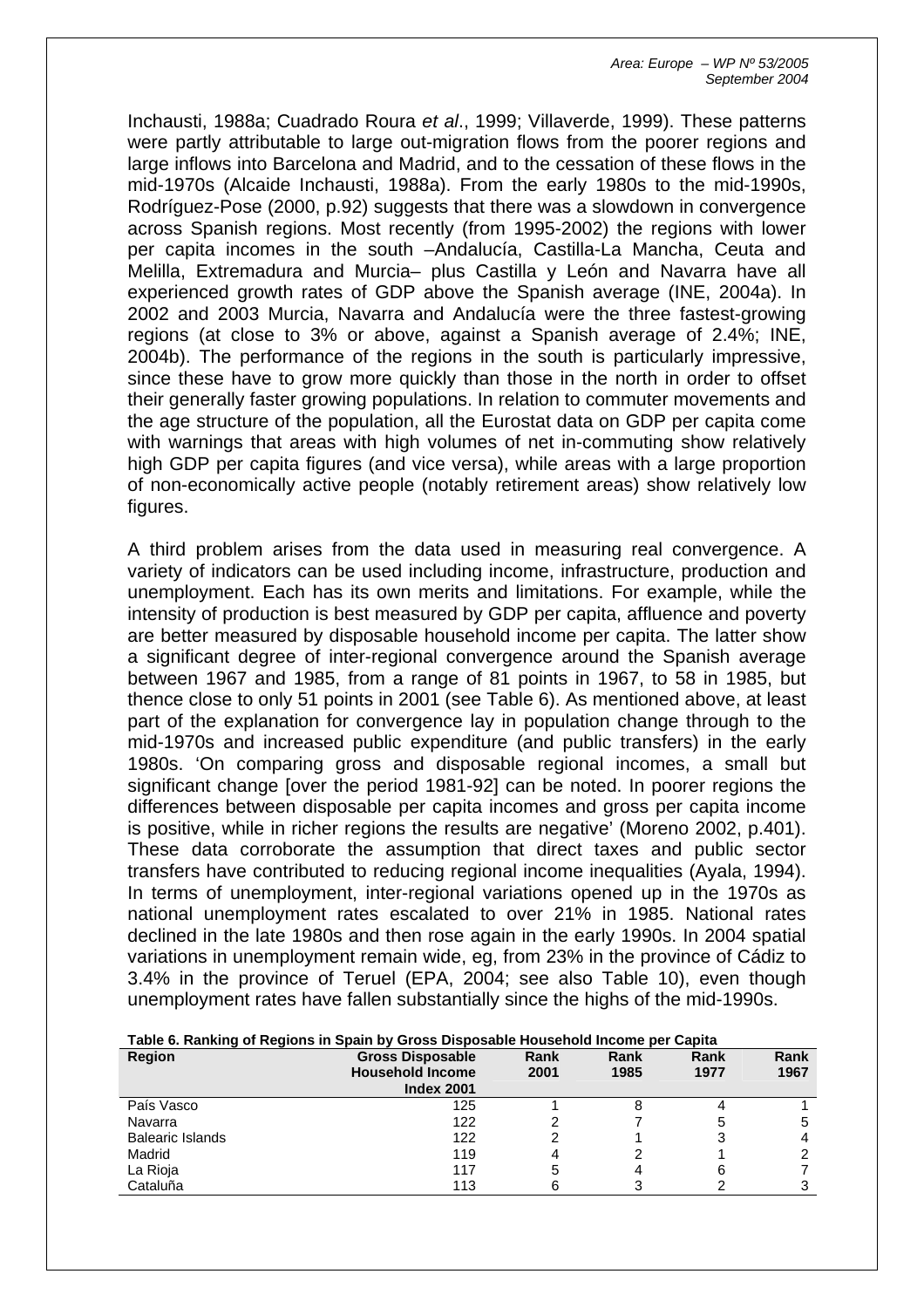| Aragón                                                                                                                                                                                                                                                                                                                                       | 111 |    | 6                         |                       | 9                        |
|----------------------------------------------------------------------------------------------------------------------------------------------------------------------------------------------------------------------------------------------------------------------------------------------------------------------------------------------|-----|----|---------------------------|-----------------------|--------------------------|
| Cantabria                                                                                                                                                                                                                                                                                                                                    | 103 | 8  | 9                         | 10                    | 6                        |
| Spain                                                                                                                                                                                                                                                                                                                                        | 100 |    |                           |                       |                          |
| Castilla y León                                                                                                                                                                                                                                                                                                                              | 100 | 9  | 12                        |                       |                          |
| C. Valenciana                                                                                                                                                                                                                                                                                                                                | 97  | 10 | 5                         | 8                     | 9                        |
| Asturias                                                                                                                                                                                                                                                                                                                                     | 93  | 11 | 10                        | 9                     | 8                        |
| Canary Islands                                                                                                                                                                                                                                                                                                                               | 93  | 11 | 14                        | 14                    | 14                       |
| Ceuta y Melilla                                                                                                                                                                                                                                                                                                                              | 92  | 13 | 11                        |                       |                          |
| Murcia                                                                                                                                                                                                                                                                                                                                       | 86  | 14 | 13                        | 13                    | 13                       |
| Galicia                                                                                                                                                                                                                                                                                                                                      | 85  | 15 | 15                        | 12                    | 12                       |
| Castilla-La Mancha                                                                                                                                                                                                                                                                                                                           | 85  | 15 | 16                        | 15                    | 16                       |
| Andalucía                                                                                                                                                                                                                                                                                                                                    | 81  | 17 | 17                        | 16                    | 14                       |
| Extremadura                                                                                                                                                                                                                                                                                                                                  | 74  | 18 | 18                        | 17                    | 17                       |
| $\Omega$ $\qquad$ $\qquad$ $\qquad$ $\qquad$ $\qquad$ $\qquad$ $\qquad$ $\qquad$ $\qquad$ $\qquad$ $\qquad$ $\qquad$ $\qquad$ $\qquad$ $\qquad$ $\qquad$ $\qquad$ $\qquad$ $\qquad$ $\qquad$ $\qquad$ $\qquad$ $\qquad$ $\qquad$ $\qquad$ $\qquad$ $\qquad$ $\qquad$ $\qquad$ $\qquad$ $\qquad$ $\qquad$ $\qquad$ $\qquad$ $\qquad$ $\qquad$ |     |    | $1077$ $1007$ $1$ $1$ $1$ | $\sim$ $\sim$<br>1000 | $\overline{\phantom{a}}$ |

Sources: Index and 2001 figures from INE, 2003b; 1977 and 1985 data from Banco de Bilbao, 1988, p.72; 1967 figures from Alcaide Inchausti, 1988b, p.658.

Considerable intra-regional contrasts also remain and these tend to be much greater than inter-regional ones. Long-term decline in primary activities has left many interior rural areas with a weak economic base. Traditional manufacturing industrial areas have also generally been in decline or experienced significant restructuring since the 1970s (for example, in Asturias, around Barcelona and in the País Vasco). In contrast, areas that have been able to take advantage of growth in service industry, especially leisure and tourism, have grown. Two axes of growth have been apparent, the Ebro valley (to Pamplona and Vitoria) and the Mediterranean coast (including the island archipelagos). In addition, there has been a long-term polarisation of growth on the region of Madrid. Growth has also been a feature of regional and provincial capital cities and some towns with specific geographic or economic advantages. The administrative regions conceal these patterns of contrasting growth. For example, in Andalucía, GDP in nominal terms grew by 40% in 1995-2001, but growth varied from 54% and 49% in the two coastal provinces of Almería and Málaga, respectively, to only 32% in the landlocked province of Jaén (INE, 2003b). Even within the province of Málaga there is an enormous contrast between the urban sprawl that clings to the coast in the 'cosmetropolis' of the Costa del Sol and the interior. There are not so much lagging administrative regions, but a mosaic of sub-regions and localities each facing their own specific challenges and resources. Equally, growth regions are not necessarily confined to single administrative regions.

Finally, the gradual process of convergence between regions overlies evidence of continued polarisation, especially on Madrid. The region housing the national capital has increased its contribution to national GDP from less than 12% in 1960 to 17.5% in 2003 (INE, 2004b). This long-term process appears to be continuing. Preliminary estimates put the increase in the proportion of Spanish GDP generated in Madrid at 0.7 percentage points over the period 1995-2003, the largest regional proportional increase in Spain (*ibid*). In the second quarter of 2004 the region of Madrid accounted for 14.3% of the total occupied population in Spain, up from 12.4% in 1985 (INE, 1985 and 2004c). In terms of population, in 2003 the region housed 13.4% of the population compared with 12.4% in 1986 (INE, 2004d). Recent polarisation has been associated with continued physical and structural integration of the national economy, globalisation and the transformation of Madrid from a national capital to more of a world city. Madrid has retained its position as the dominant focus of national corporate headquarters and attracted the bulk of foreign direct investment. According to Eurostat (2004b) Madrid is now the fourth largest city in Europe. Thus the strength of polarisation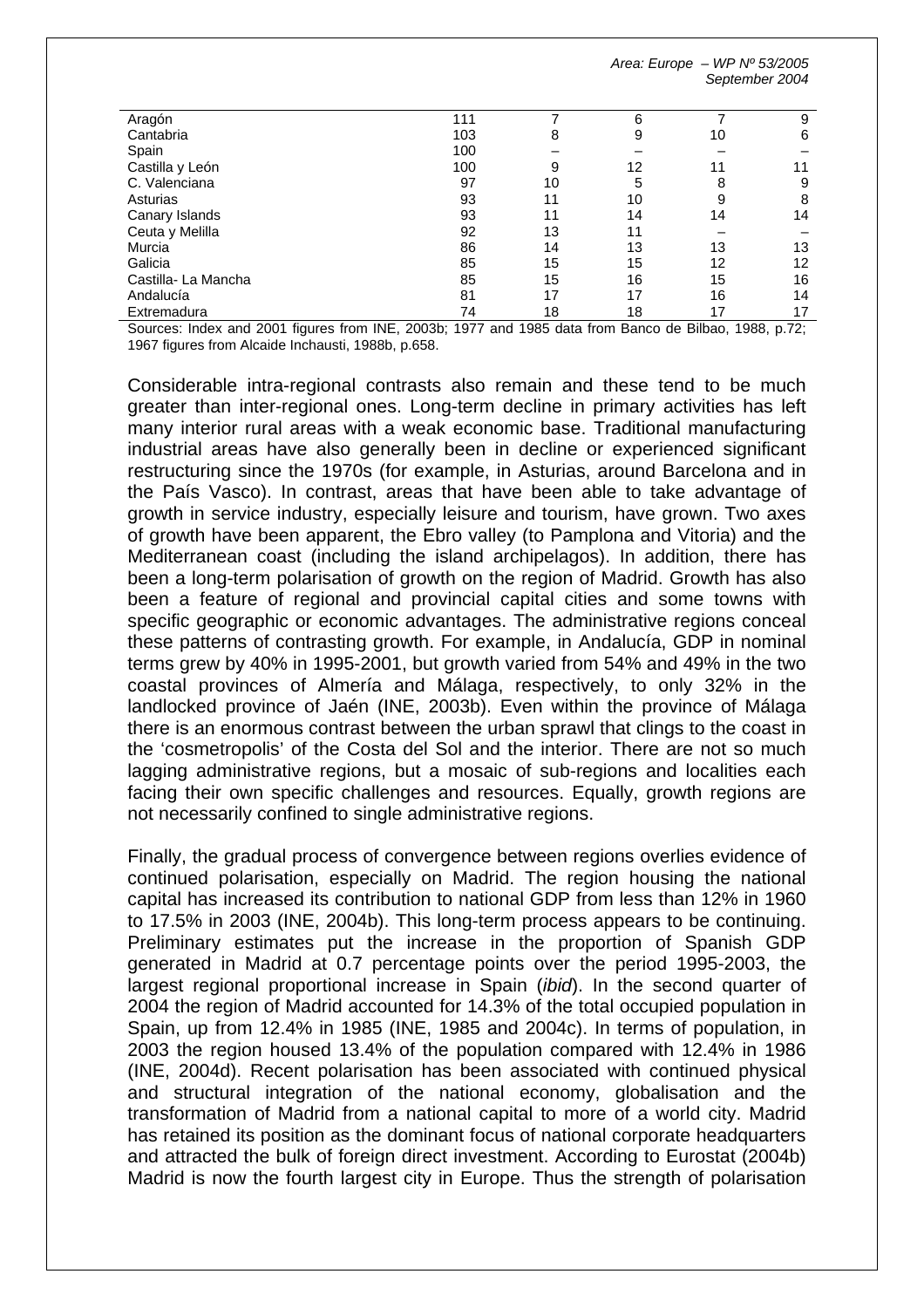forces on the state capital have outweighed the countervailing pressures of political decentralisation, regional identity and public sector transfers including cohesion funding.

It appears evident that inter-regional disparities in Spain are deep-seated and cannot be changed by existing policies. The process of polarisation on Madrid continues. With the exception of Aragón, the same eight regions were recorded as having an average disposable household income per capita above the national average in 2001 as were recorded in 1967 (see Table 6). Equally, with the exception of Asturias, the same regions continued to record the lowest figures. Andalucía and Extremadura recorded the lowest disposable household incomes per capita in 1973 and remained in that position in 2001. Such a conclusion echoes that reached by Hitiris (2003, p.236) for the European Union: 'Although convergence through integration has occurred and the gap between the rich and the poor regions has narrowed, the ranking of EU regions in terms of GDP per head has changed little'.

# **Policy Aims and Theoretical Foundations**

Before turning to proposals for the reform of Cohesion Policy and the new financial framework within which it will work it is worth re-examining the aims, strategies and theoretical foundations of a policy that accounts for such a large proportion of European Union spending, second only to that under the Common Agricultural Policy. This is especially relevant since pressure on reducing the spending proposals made by the Commission for the next financial perspective is likely to be directed specifically at this policy area.

Cohesion Policy has multiple and ambitious aims embracing growth, cohesion and solidarity. It seeks to promote economic growth in the EU, while at the same time reducing economic and social disparities between member states and between regions within member states. The purpose of Cohesion Policy is described in the Third Cohesion Report: 'cohesion policy… is the only policy of the European Union that explicitly addresses economic and social inequalities. It is thus a very specific policy involving a transfer of resources between Member States via the budget of the European Union for the purpose of supporting economic growth and sustainable development through investment in people and in physical capital' (European Commission, 2004a, p.xxv). The key assumption is that regional disparities must be reduced in order to accelerate growth: 'Growth and cohesion are two sides of the same coin...' (statement by European Regional Commissioner Michel Barnier, European Commission, 2004d).

Beneath the overall purpose of Cohesion Policy a number of subsidiary economic and social aims are described in the Third Cohesion Report (European Commission, 2004a).

In economic terms Cohesion Policy is designed to:

- Realise the growth potential of the EU by involving 'all its regions… and all people living in the EU' (p. vii).
- Achieve a more balanced spread of economic activity across the EU (p. viii).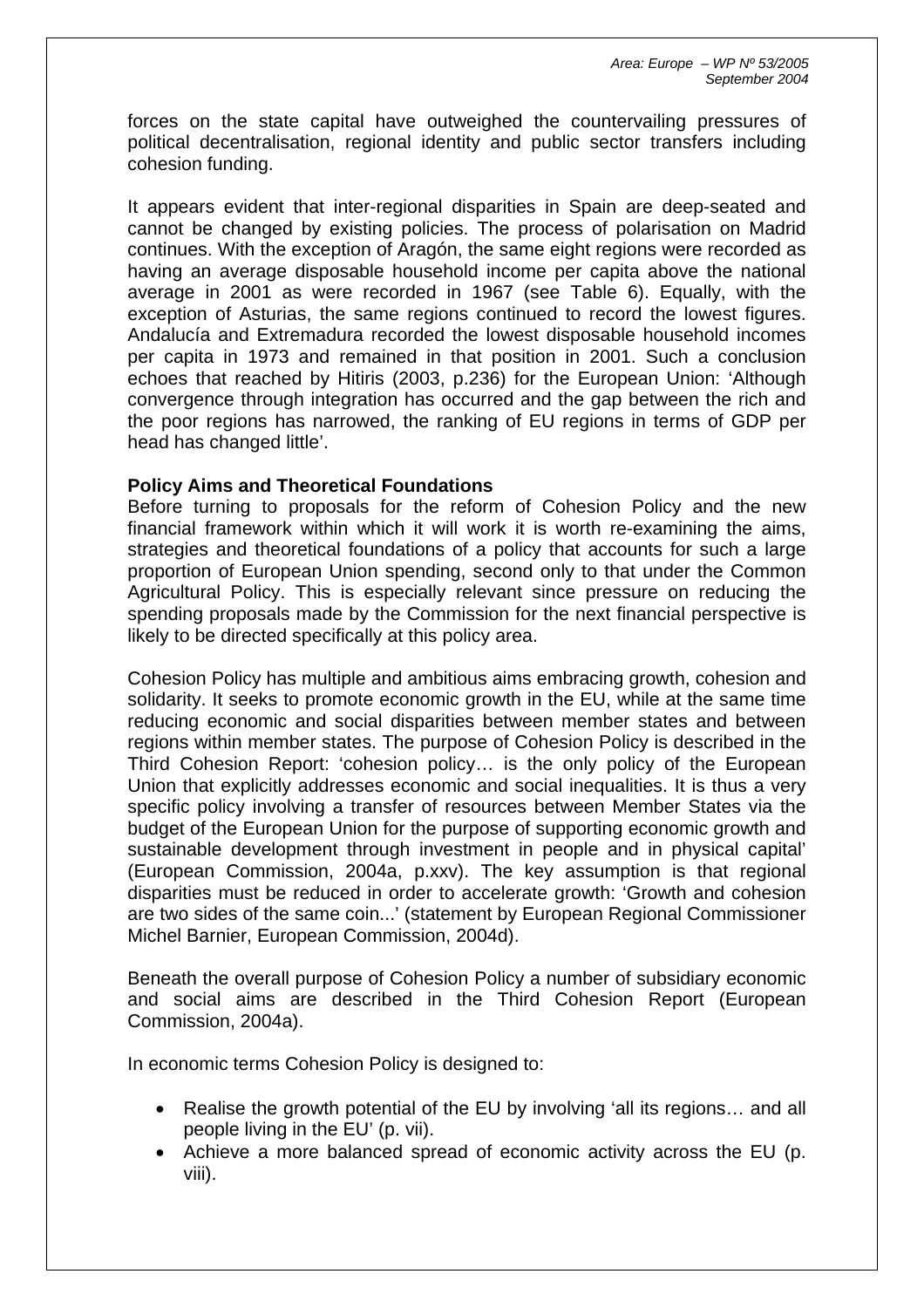- Overcome the disparities in output, productivity and employment which persist between countries and regions, stemming from structural deficiencies in key factors of competitiveness: inadequate endowments of physical and human capital, a lack of innovative capacity, of effective business support and a low level of environmental capital (p. vii).
- Reduce the risk of bottlenecks as growth occurs and lessen the likelihood of inflationary pressure bringing growth to a premature end.
- Develop the comparative advantages of countries and regions in order for them to be able to compete in the internal market and outside (p. vii).
- Achieve sustainable development (Gothenburg Council objective, June 2001, p. xxv).
- Contribute towards full employment.
- Contribute towards the creation of the most successful and competitive knowledge-based economy in the world by 2010 (Lisbon Council objective, March 2000, p. xxv).

In social terms Cohesion Policy is designed to:

- Prevent people being disadvantaged by where they happen to live or work in the Union (p. 27).
- Enable all citizens to share in the prosperity of Europe and achieve their potential.
- Make it easier to sustain the European model of society and to cope with the growing number of people above retirement age and so maintain social cohesion (p. viii).
- Promote social integration and reduce poverty and social exclusion (p. x).

No single policy is capable of delivering on all these aims to the same degree or of achieving all of them without sacrificing the degree to which any single one can be met. Specifically, there is a trade-off between 'growth and efficiency' and regional equity, which has led some to suggest that Cohesion Policy is too ambitious (Martin, 1999, p. 21; Rodríguez-Pose and Fratesi, 2004, p. 98). However, Cohesion Policy can be viewed as being consistent with Europe's 'social-market' model of development, where there is an attempt to balance growth and equity. Equally, the political reality is that multiple aims provide something for everyone, the political compromise at the heart of the European Union.

There are some questions over the strategies adopted to achieve the aims of Cohesion Policy. The principal strategy involves redistributing income from rich to poor member states and regions (a demonstration of solidarity). All member states pay into the EU budget essentially according to the size of their economy and are then allocated funding according to the criteria associated with each Cohesion Policy programme. The fundamental principle adopted is that funding should be concentrated on the poorest regions not just for reasons of equity but also for reasons of overall EU growth. Thus, under existing policy 70% of the Structural Funds are channelled to the least developed regions. This focus would be increased under the Commission proposals for 2006-13 to 78% of all Cohesion Policy funding. The crucial questions are whether this is a sufficient concentration of funds to achieve the intended outcomes and how these least developed regions are designated.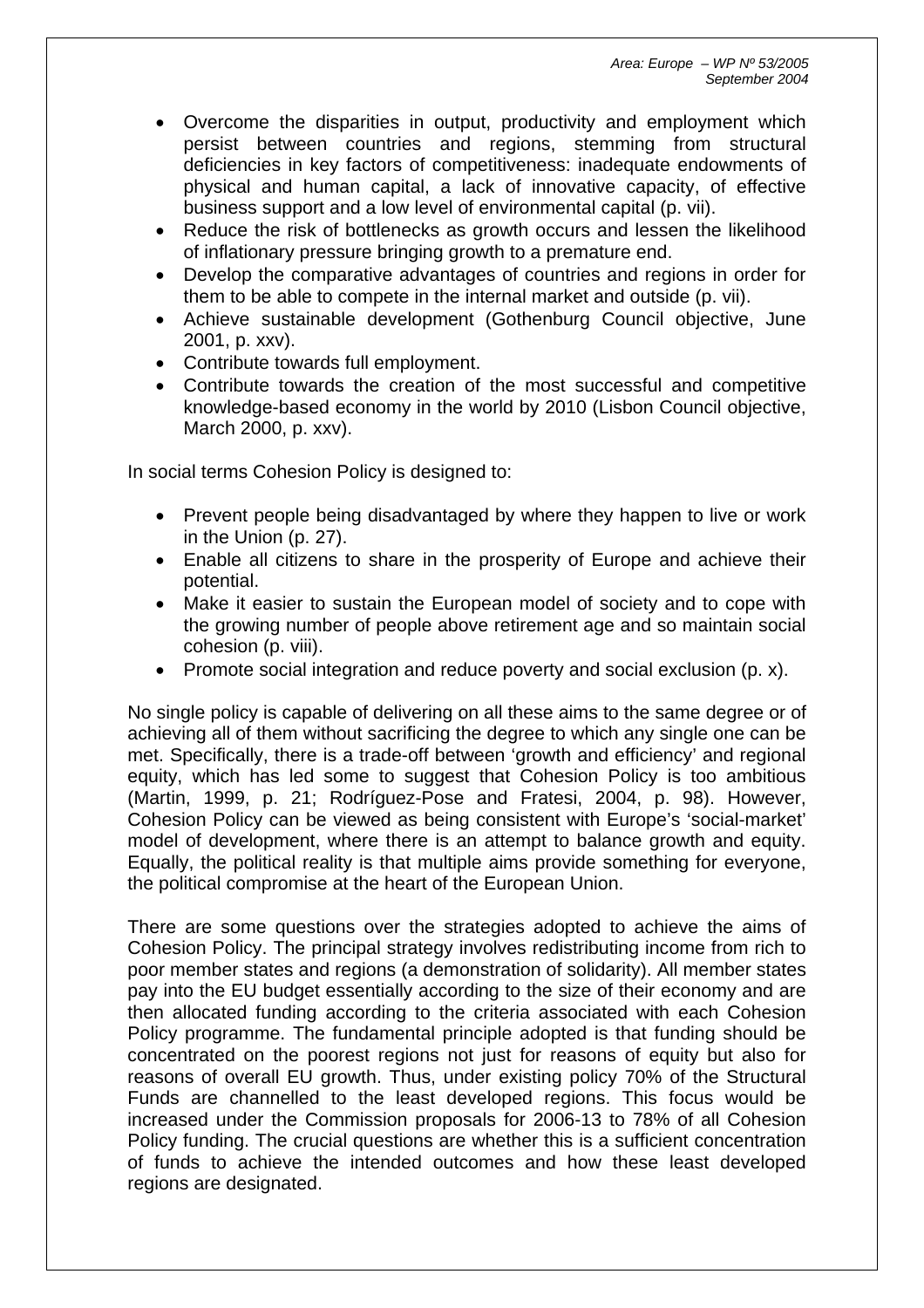Concentrating resources is tempered by a recognition that regions other than those with relatively low per capita incomes also face development problems. Thus declining urban and industrial regions and remote regions also attract assistance. An argument can even be made that if growth in the EU were the principal policy objective then addressing those factors that inhibit growth in core areas deserve at least as much attention as the least developed regions (see for example the writings of Michael Porter on the importance of clusters of economic activity in promoting growth: Porter, 1990 and 2003). It would seem to be a question as much about politics as economics. Too wide a definition of regions eligible for assistance risks diminishing the impact of Cohesion Policy. Too narrow a definition risks losing the widespread involvement implicit in the policy. It is also legitimate to ask why relatively wealthy states should receive European assistance for their own regional development problems. This question goes straight to the heart of the debate over the nature of the European project.

A second element of strategy stresses an active policy of fomenting competitiveness and employment in promoting growth in the least developed regions as opposed to a passive redistribution of income. This argument helps bridge the apparent contradiction between state intervention (and the distortion of competition) and an openly competitive single market. Thus state subsidies are permitted within the framework of Cohesion Policy as a means of increasing the competitiveness of regions and of the businesses within them. The European Commission argues that 'strengthening regional competitiveness will underpin the growth potential of the EU economy as a whole' (European Commission, 2004a, p. xxvii). But there are risks of shielding businesses from competition over relatively long period of time, which are well-documented in discussions of protectionism. In Spain economic activities in Objective 1 regions have had access to public funding stretching back over 20 years to before the country acceded to the EU. A generation of businesses have developed, and others been sustained, in an environment of public subsidies. The risk is that public assistance to businesses has cushioned them from competitive pressures, creating a climate of dependence and contributing to low productivity. This may have left regions more vulnerable to future competition (Rodríguez-Pose and Fratesi, 2004, p. 110).

A third element of strategy lies in the type of projects on which Cohesion monies are spent. Within the poorest countries and regions a large proportion of expenditure has been directed towards infrastructure projects. According to the European Commission, in the period 2000-06 41.3% of all Structural Fund expenditure in the poorest regions (Objective 1) is allocated to infrastructure (European Commission, 2004a, p. 182). In Spain the allocation is 48% (*ibid.*). If expenditure in Spain under the Cohesion Fund is added, then the total amount of cohesion funding spent on infrastructure probably rises to closer to 60%, with around half this amount going to transport.

There are questions over the value of emphasising infrastructure investment (Comfort, 1988; Martin, 1999; Rodríguez-Pose, 2000; Rodríguez-Pose and Fratesi, 2004). Vickerman (1991) notes that infrastructure is a necessary but not a sufficient base for development. Cambridge Econometrics (2003, p. 7.3) in a study of regional competitiveness in the EU concluded that 'infrastructure effects…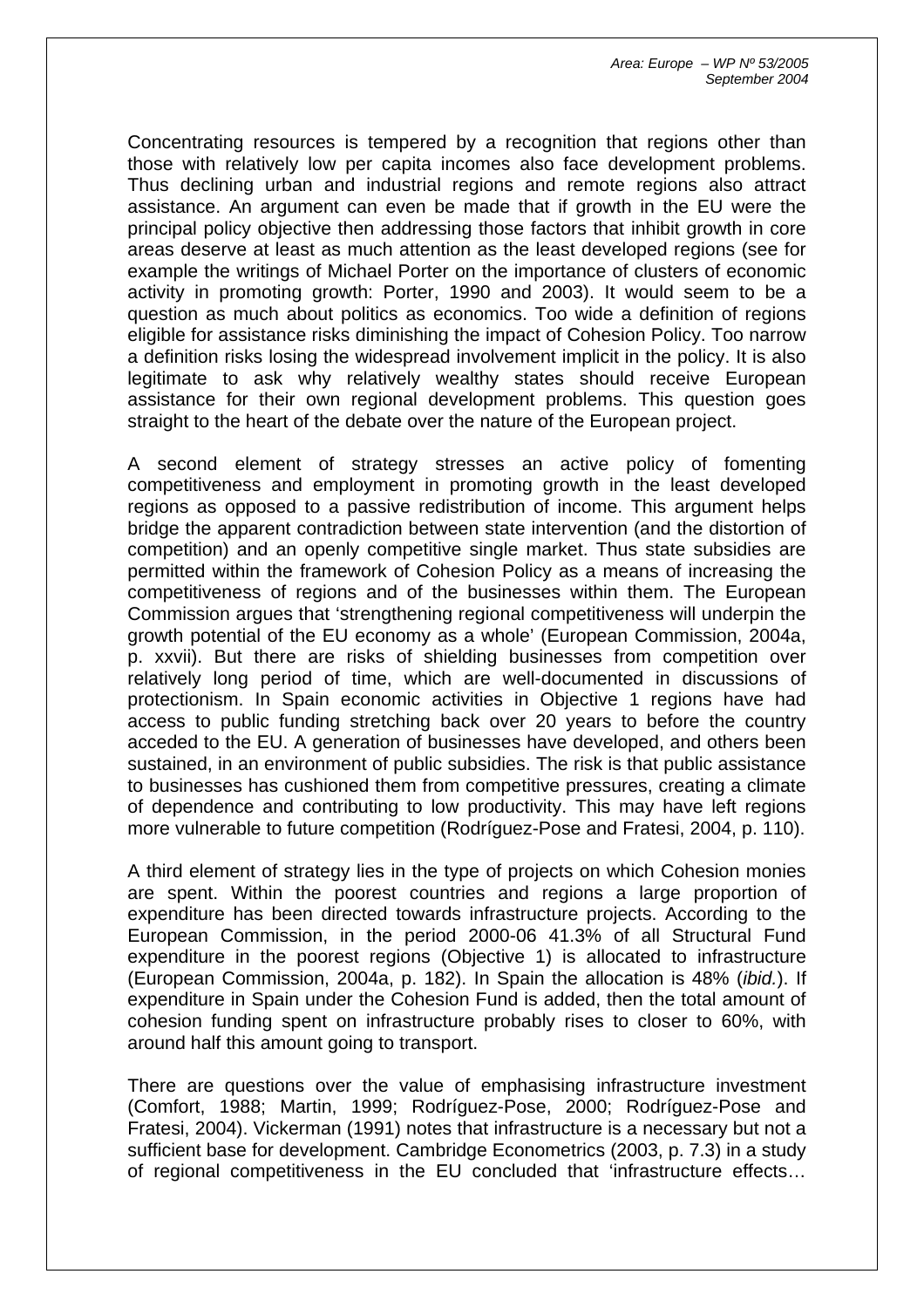showed little or no correlation with productivity levels'. Martin (1999, p. 21) points out that that while infrastructure projects have a short-term employment and demand effect 'because infrastructure has an impact on transaction costs and therefore on the location decision of firms, the long-term supply effect on the region may be the opposite to the short-term effect'. Inter-regional transport infrastructure increases the accessibility of regions both to and from other regions. Similarly, intra-regional transport projects improve the accessibility of areas within regions to and from other parts of the region. In both cases transfer costs are lowered and scale economies made more attractive, strengthening the attraction of large-scale business units and agglomeration. Rodríguez-Pose (2000) suggests that the favouritism attached to infrastructure projects is partly associated with their political and administrative attraction. They are visible to the electorate and easier to design and implement than the promotion of endogenous resources and support for the restructuring of local firms (*ibid*., p. 111).

To justify public intervention a necessary (but not sufficient) condition is that a market failure is clearly identified. In such a case, Rodríguez-Pose and Fratesi (2004) argue that the most economically effective strategy is to intervene at the source of the failure. For example, encouraging mobility of labour and increasing agglomeration spill-overs to benefit the whole of Europe through enhanced telecoms and education infrastructure. In their assessment of European Structural Funds in Objective 1 regions these authors conclude that policy should become more innovative with region-specific development strategies coupled to institutional capacity building and accountability (*ibid*., p. 110). This appears to have been recognised by the European Commission (2004a, p. xi) who suggest that two complementary sets of conditions need to be satisfied for regions in the Union to sustain economic development and employment in a competitive environment: (1) regions must have suitable levels of both physical infrastructure and human capital; and (2) the capacity to innovate and to use both existing know-how and new technologies effectively and to follow a development path that is environmentally sustainable. 'To achieve both requires an effective institutional and administrative framework to support development' (*ibid*., p. xi).

Turning to the theoretical framework underpinning Cohesion Policy it is apparent that there are inherent weaknesses associated with the lack of a single theoretical perspective that captures the full complexity of the notion of 'regional competitiveness' (see, for example, Cambridge Econometrics, 2003) and conflicting analyses of the regional development process. The competitiveness of a region arises from the competitiveness of its firms and the wider assets and attributes of the region. The causes of competitiveness are attributable to an aggregate of factors. Therefore, the possibility of isolating the precise effects of an individual factor is limited. In respect of the development process, policy in Spain in the 1960s rested on neo-classical theory. Under this there was no conflict between focusing on national growth and achieving balanced regional development. According to the theory, competition and market forces would tend to equalise factor returns across the country by drawing production and employment to the regions of highest returns ('convergence' or 'catch-up'). Unemployment rates would smooth themselves out as unemployed labour moved to areas of higher employment demand (which certainly occurred with large movements from the south to Madrid and the north of Spain as well as cross-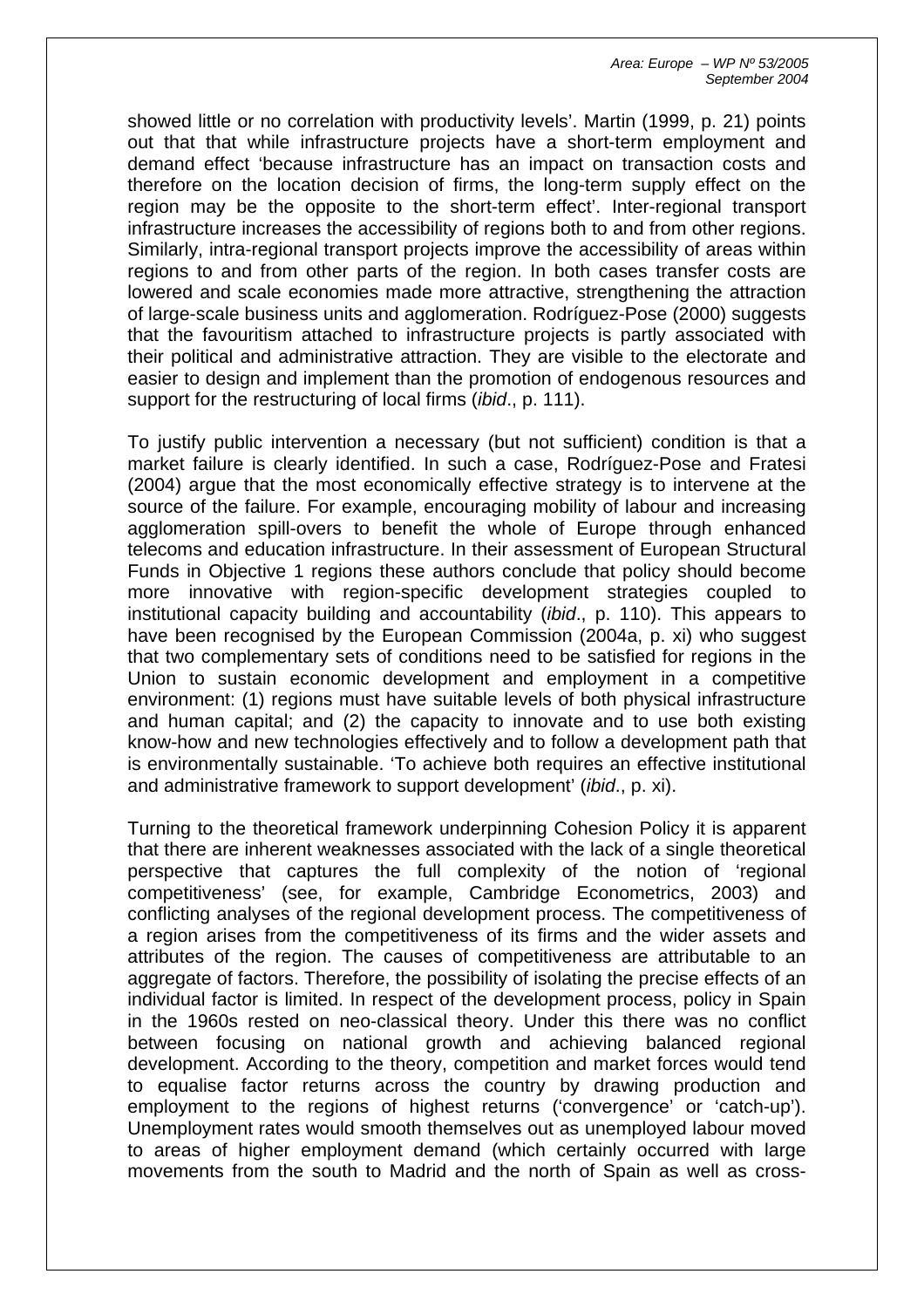border movements to other countries in Europe). Similarly, capital would flow to areas where returns were greatest (a phenomenon seen for example in the flood of foreign investment into Spain in the late 1980s). In the long-run, regional inequalities would be self-correcting. There were two problems intrinsic to this argument. The first lay in the empirical fact that all countries display spatial variations in development. The second lay in the fact that national markets are never perfect. For a variety of reasons, labour and capital are not perfectly mobile. This is true at the regional, national and European Union level. For supporters of neo-classical theory the policy solution is to concentrate on removing obstacles to competitive markets rather than to engage in government intervention. Those who view this position as flawed seek policy directions in an alternative theoretical framework.

Cohesion Policy draws its theoretical legitimacy from the argument that market forces tend to exacerbate regional divergence and lead to polarisation and increasing spatial specialisation. Underpinning this argument is the 'new economic geography', raised to prominence by the writings of Paul Krugman (1991a, 1991b and 1995). In this framework, economic integration creates new opportunities for economies of scale and specialisation. There are increasing returns to scale to be gained in agglomeration and cumulative growth in the already prosperous regions, which encourage greater spatial agglomeration and localisation in regional activity (Krugman, 1991b, 1993; Porter, 1990 and 2003; Storper, 1997; Scott and Storper, 2003) and greater divergence. Thus each round of integration in the European Union (formation of the European Economic Community, the Single Market Act, the Act of European Union and Economic and Monetary Union) has prompted measures to counter the risk of widening regional economic inequalities. However, there appears to be little evidence for greater regional specialisation (other than that occurring through the hollowing-out of primary and manufacturing industry in more-developed economies as a result of technological change and globalisation). Moreover, Brauerhjelm *et al*. (2000) have argued that regional specialisation may also result in regional convergence.

Thus, Cohesion Policy is flawed by multiple aims, questionable strategies and contested theoretical foundations. There is an argument for a less costly policy focused on funding the least developed regions in the least wealthy countries, leaving the more wealthy countries to manage their own regional development problems. In its defence it reflects the political reality of contemporary Europe. It is inclusive, providing incentives for European involvement across a range of administrative organisations, businesses and individuals. Where sufficient resources have been concentrated, as in the case of Spain, it has contributed to economic convergence at the state level and eased the path of economic transition. This is an important example for the eastern and central European states.

## **The Next EU Financial Perspective, 2007-13**

The EU financial perspective for 2007-13 will determine the financial framework within which cohesion policy is resourced. Negotiations over the perspective are scheduled for completion by June 2005 but may not be completed until the Austrian European Council presidency in the first half of 2006. Tough negotiations lie ahead before the budget is agreed, with the main paymasters seeking to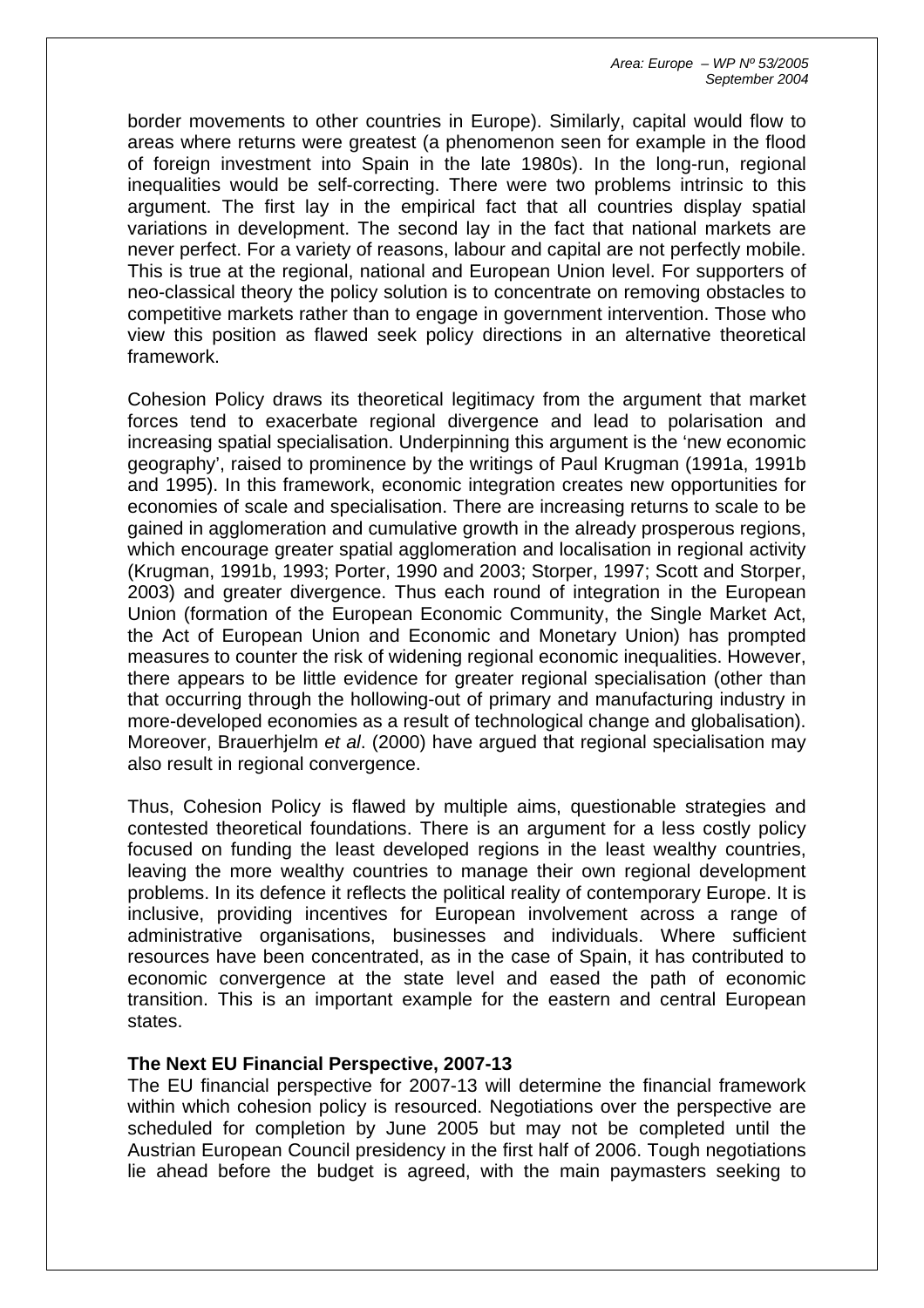contain the size of the European budget in the context of sluggish EU growth, pressure on their own domestic budgets, the problematic issue of Britain's budget rebate and disagreement over the distribution of cohesion funds.

In February 2004 the European Commission presented its budget proposals for an enlarged Europe of 27 member states (see Table 7). The Commission plans some 1,000 billion euro spending over seven years (1,025 billion in commitments, 929 billion in payments at 2004 prices). According to the Commission, the average annual amounts in payment appropriations would represent 1.14% of Gross National Income (GNI) over the period (European Commission, 2004e). However, in December 2003 the main paymasters of the EU (including Britain, France and Germany) urged that the budget should be kept at current expenditure levels of 1% of GNI, which would be equivalent to a total budget of close to 900 billion euros (815 billion in payments). This would result in an annual budget (payments) of 16 to 17 billion a year less than the Commission consider necessary and imply at least some 5 billion euros a year less for Cohesion Policy. Clearly the overall budget is going to be tight. An outcome in line with the Commission's proposals would raise overall budget (payments) by 27%, from 105 billion in 2003 (for the EU-25 in the last full year of EU-15) to an average of 133 billion in 2007-13. This compares with an increase in population of 19% in EU-25 and of 27% in EU-27. The step-up in funding between the final year of the current financial perspective in 2006 and the first year of the new perspective in 2007 is scheduled to be 8.6%, rising to 25% in 2013 (see payment appropriations in Table 7). This additional funding would come essentially from higher EU-15 contributions since the ten new member states will add only 5% more to GDP (6% in an EU-27 with Bulgaria and Romania; European Commission, 2004a). Given that the demands from the new member states will be considerable, financial resources will be diverted away from the EU-15.

Within the proposed overall budget, the allocation to heading 1b 'cohesion for growth and employment' represents between 32% and 38% of commitments over the period (34% on average, see Table 7). But if heading 1a 'competitiveness for growth and employment' (actions to promote the competitiveness of enterprises, strengthen European efforts in research and innovation, strengthen EU communications and energy networks, improve the quality of education and training in the Union and help European society anticipate and manage change; European Commission, 2004e, pp. 6-14) is added, plus the element of development in heading 2 'preservation and management of natural resources', then the total set aside for development spending rises to well over 50%, with the possibility of a larger share of this broader package of spending going to more developed states than under heading 1b.

|  | Table 7. Proposed European Union Financial Perspective 2007-13 and Cohesion Policy Funding |
|--|--------------------------------------------------------------------------------------------|
|  |                                                                                            |

| <b>Commitment Appropriations</b>                        | 2006    | 2007    | 2013    | 2007-13           | % 2007-13 |
|---------------------------------------------------------|---------|---------|---------|-------------------|-----------|
| 1. Sustainable growth                                   | 47.582  | 59.675  | 76.785  | 477.665           | 46.6      |
| 1a. Competitiveness for growth and employment           | 8.791   | 12.105  | 25.825  | 132.755           | 13.0      |
| 1b. Cohesion for growth and employment                  | 38.791  | 47.570  | 50.960  | 344.910           | 33.6      |
| 2. Preservation and management of natural resources     | 56.015  | 57.180  | 57.805  | 404.655           | 39.5      |
| (Agriculture market related expenditure and direct paym | 43.735  | 43.500  | 42.293  | 301.074           | 29.4      |
| Other headings                                          | 17.091  | 16.705  | 23.860  | 142.715           | 13.9      |
| Total EU Budget appropriations for commitments          | 120.688 | 133.560 |         | 158.450 1.025.035 | 100.0     |
| Total EU Budget appropriations for payments             | 114.740 | 124.600 | 143.100 | 928.700           |           |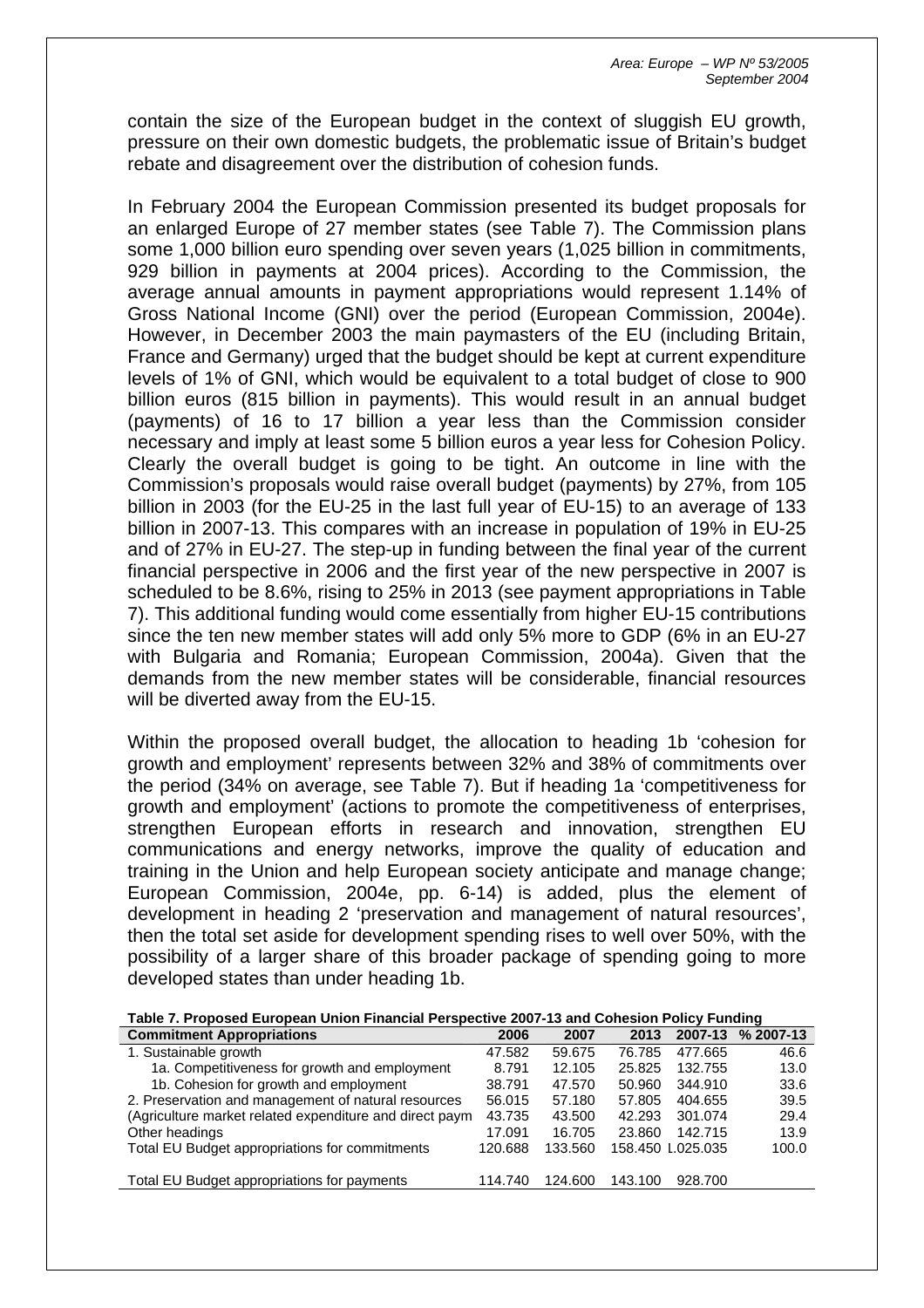Figures in billions of euros. Source: European Commission, 2004e, p. 29.

# **Reform of EU Cohesion Policy**

Proposals from the European Commission on reform of Cohesion Policy were set out in the Third Report on Economic and Social Cohesion published in February 2004. On 14 July 2004 the Commission adopted a proposal for five new regulations for renewed Structural Funds and instruments (including a general regulation laying down a common set of rules for all instruments and specific regulations for the ERDF, the EFS and the Cohesion Fund. A new regulation to establish a European grouping of cross-border co-operation was also suggested (European Commission, 2004f). These proposals are scheduled for implementation from January 2007.

The Commission has taken the view that 'an ambitious cohesion policy should be an essential element of the total [European policy] package' and that Cohesion Policy 'is one of the pillars of the European construction along with the single market and monetary union' (European Commission, 2004a, p. xxv). To reflect the importance attached to Cohesion Policy the Commission proposed that the budget allocation for this policy should be enhanced (by over 40%) in the 2007-13 financial perspective, from around 234 billion euros (at 2004 prices) in the period 2000 to 2006 for the EU-15 to 336.3 billion for the enlarged Union (344.9 billion including administrative expenditure and the Solidarity Fund –a small fund set aside for dealing with emergencies in member states–; see Table 7). According to the Commission the new budget figure equates to 0.41% of EU-27 GNI (or 0.46% before transfers to the proposed single rural and fisheries instrument; *ibid*., p. xxxvii). Under the present financial perspective 2000-06, 'cohesion for growth and employment' (Structural funds, Cohesion Fund and Solidarity Fund) is allocated 38.8 billion euros in 2006 (see Table 7). Under the new financial perspective a 23% increase is proposed to 47.6 billion in 2007 (commitment appropriations at 2004 prices; European Commission, 2004e). Set against the objectives of Cohesion Policy, the increase in the number of people living in the least developed regions (from 75 million in the former EU-15 to 123 million in the EU-25 –a 64% rise– and 153 million in the EU-27 –a 104% rise–, figures from European Commission, 2004a), and the considerable economic, environmental, social and political challenges still to be met in eastern and central Europe, the proposed budget looks modest.

The Commission proposes (2004a) that:

- There should be a new architecture for policy.
- The Lisbon and Gothenburg priorities (relating to a knowledge based economy and protecting the environment/sustainable development, respectively) should be incorporated into core priority themes.
- The Cohesion Fund should be strengthened.
- The key principles of Cohesion Policy –programming, partnership, cofinancing and evaluation– should be retained but reforms to the delivery system should be introduced to encourage a more strategic approach to programming, further decentralisation of responsibilities to partnerships in member states, more rigorous monitoring mechanisms and a simplified and more transparent management system (p. xxxiv).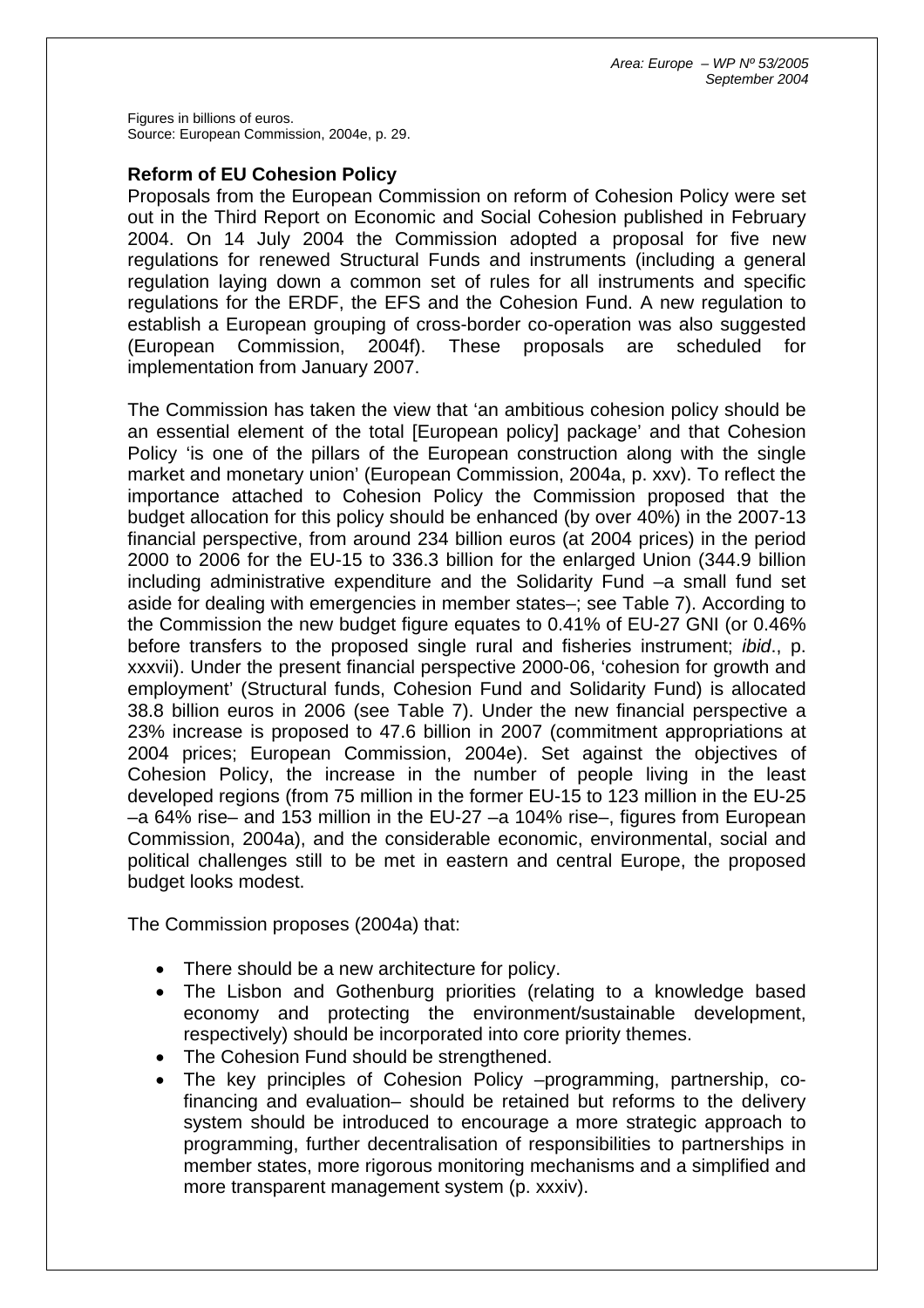• Investment is concentrated on a limited number of Community priority themes reflecting the Lisbon and Gothenburg agendas. For regional programmes the proposed core list is: (1) innovation and the knowledge economy; (2) environment and risk prevention; and (3) accessibility and services of general economic interest. For employment related programmes the focus will be on: (1) progress towards full employment; (2) improving productivity; and (3) promoting social inclusion and cohesion. These priorities would be completed and expanded to take account of the needs of the least developed regions and member states (for example in infrastructure and institutional capacity building; p. xxvii).

In the Commission proposals, pursuit of the priority themes would be organised around a new policy architecture with future programmes grouped under three objectives (see Table 8):

- (1) **Convergence (78% of funding)**. Supporting growth and job creation in the least prosperous member states and regions leading to real convergence would be the top priority for the Community. It would be pursued principally through the modernisation and diversification of economic structures, basic infrastructure development, environmental protection, more efficient administration, better quality labour market institutions, education and training systems, and the optimal use of human resources. Eligible regions would be primarily those Nuts II level regions in which GDP per capita is less than 75% of the Community average (the definition currently used for Objective 1 regions). Transitional support would apply to those regions where GDP per capita would have been below 75% in the EU-15 (the so-called statistical effect of enlargement). Support 'would be higher than decided in Berlin in 1999 for the so-called "phasing out" regions of the current generation [of Objective 1 regions]' (p. xxvii). This support would end in 2013.
- (2) **Regional competitiveness and employment (18% of funding)**. Regional and national programmes (financed respectively by ERDF and ESF funding) outside the least prosperous member states and regions that would help anticipate and promote economic change by strengthening competitiveness and attractiveness. From a resource allocation viewpoint, two groups of regions would be distinguished:
	- (a) Regions currently eligible for Objective 1 not meeting the criteria for the convergence programme even in the absence of the statistical effect of enlargement. Such regions would benefit from a higher level of support (under the heading 'phasing in') on a transitional basis (the reduction would follow a path comparable to that for regions no longer eligible for Objective 1 in the period 2000-06.
	- (b) Regions of the Union covered neither by the convergence programmes nor by 'phasing in' support (p. xxx). In contrast to the previous Objective 2, there would be no delineation of eligible geographical areas at the level of municipalities by the Commission (p. xxxvii). Concentration of resources would take place at two levels: thematic concentration would be stronger outside the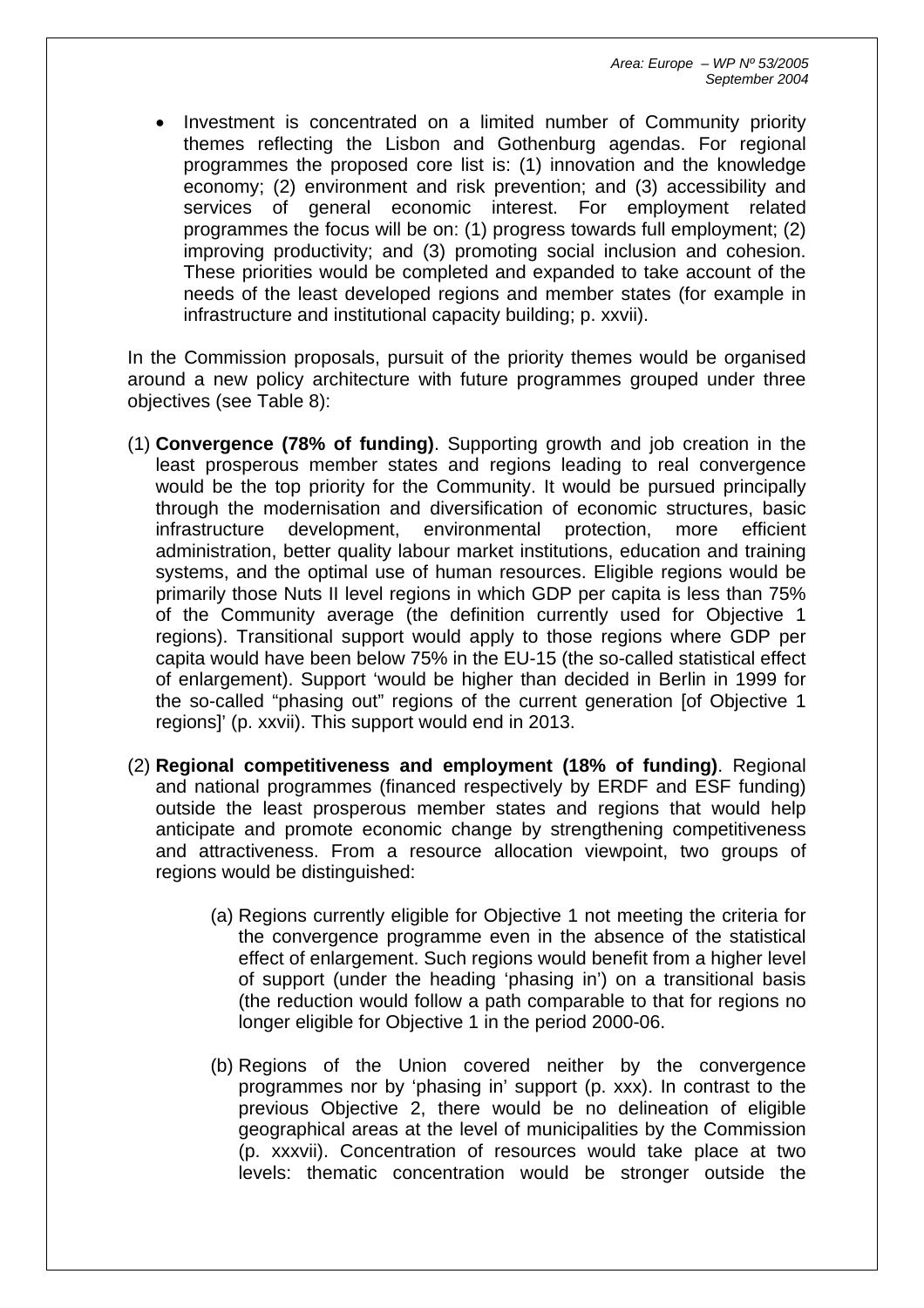'convergence' regions and there would be rules on the minimum financial volume of programmes and priorities. The allocation of resources to this Objective would take account of criteria reflecting the relative disadvantage of regions with geographical handicaps.

(3) **Territorial cooperation (4% of funding)**. Ensuring a harmonious and balanced development throughout the Union by supporting cross-border and transnational cooperation. Actions would be financed by the ERDF and focus on integrated programmes in pursuit of the key Community priorities. In principle, all regions (defined at Nuts level III) along the external and internal borders, terrestrial as well as maritime, would be concerned (p. xxx).

| 2000-06                  | 2000-06       | 2007-13                                                    | 2007-13       |
|--------------------------|---------------|------------------------------------------------------------|---------------|
| Objectives               | Financial     | Objectives                                                 | Financial     |
|                          | Instruments   |                                                            | Instruments   |
| <b>Cohesion Fund</b>     | Cohesion Fund | Convergence and Competitiveness                            | Cohesion      |
| Objective 1              | ERDF          | (78% of funding)                                           | Fund          |
|                          | <b>ESF</b>    |                                                            | <b>ERDF</b>   |
|                          | EAGGF-        |                                                            | <b>ESF</b>    |
|                          | Guidance      |                                                            |               |
|                          | <b>FIFG</b>   |                                                            |               |
| Objective 2              | ERDF          | Regional Competitiveness and                               | <b>ERDF</b>   |
|                          | <b>ESF</b>    | Employment                                                 | <b>ESF</b>    |
|                          |               | (18% of funding)                                           |               |
| Objective 3              | <b>ESF</b>    | • regional level                                           |               |
|                          |               | • national level: European employment                      |               |
|                          |               | strategy                                                   |               |
| Interreg.                | <b>ERDF</b>   | <b>European Territorial Cooperation</b><br>(4% of funding) | <b>ERDF</b>   |
| Urban                    | <b>ERDF</b>   | Absorbed into above Objectives                             |               |
| Equal                    | <b>ESF</b>    | Absorbed into above Objectives                             |               |
| Leader+                  | EAGGF-        | Absorbed into above Objectives                             |               |
|                          | Guidance      |                                                            |               |
| Rural development and    | EAGGF-        |                                                            |               |
| the                      | Guidance      |                                                            |               |
| restructuring of the     | <b>FIFG</b>   |                                                            |               |
| fisheries                |               |                                                            |               |
| sector outside Objective |               |                                                            |               |
| 1                        |               |                                                            |               |
| 9 Objectives             | 6 Instruments | 3 Objectives                                               | 3 Instruments |

**Table 8. Instruments and Objectives of EU Cohesion Policy, 2000-06, and Commission Proposals, 2007-13**

Least Developed Regions: These would essentially be regions in which GDP per capita is less than 75% of the Community average measured in purchasing power parities and calculated on the basis of the Community figures for the last three years available at the moment the designation decision is taken. Territories with permanent geographical handicaps should benefit from an increase in the maximum Community contribution (European Commission, 2004a, p. xxxii).

EAGGF-G: European Agriculture Guidance and Guarantee Fund-Guidance Section.

ERDF: The European Regional Development Fund would provide support for modernising and diversifying economic structures, physical infrastructure, protecting the environment and reinforcing institutional capacity. ESF: The European Social Fund would continue as the main financial instrument for supporting the European Employment Strategy.

FIFG: Financial Instrument for Fisheries Guidance.

Cohesion Fund: This would apply to member states with a Gross National Income lying below 90% of the Community average (measured in purchasing power parities and calculated on the basis of the Community figures for the last three years available at the moment the decision is taken). The relative importance of the Fund would be enhanced to represent one-third of the financial allocations for the new member states concerned. Allocation would take account of the needs of each member state. The Fund would provide finance for transport and environment programmes. As at present there would be a mid-term assessment of eligibility

Source: European Commission, 2004a, p. xlii.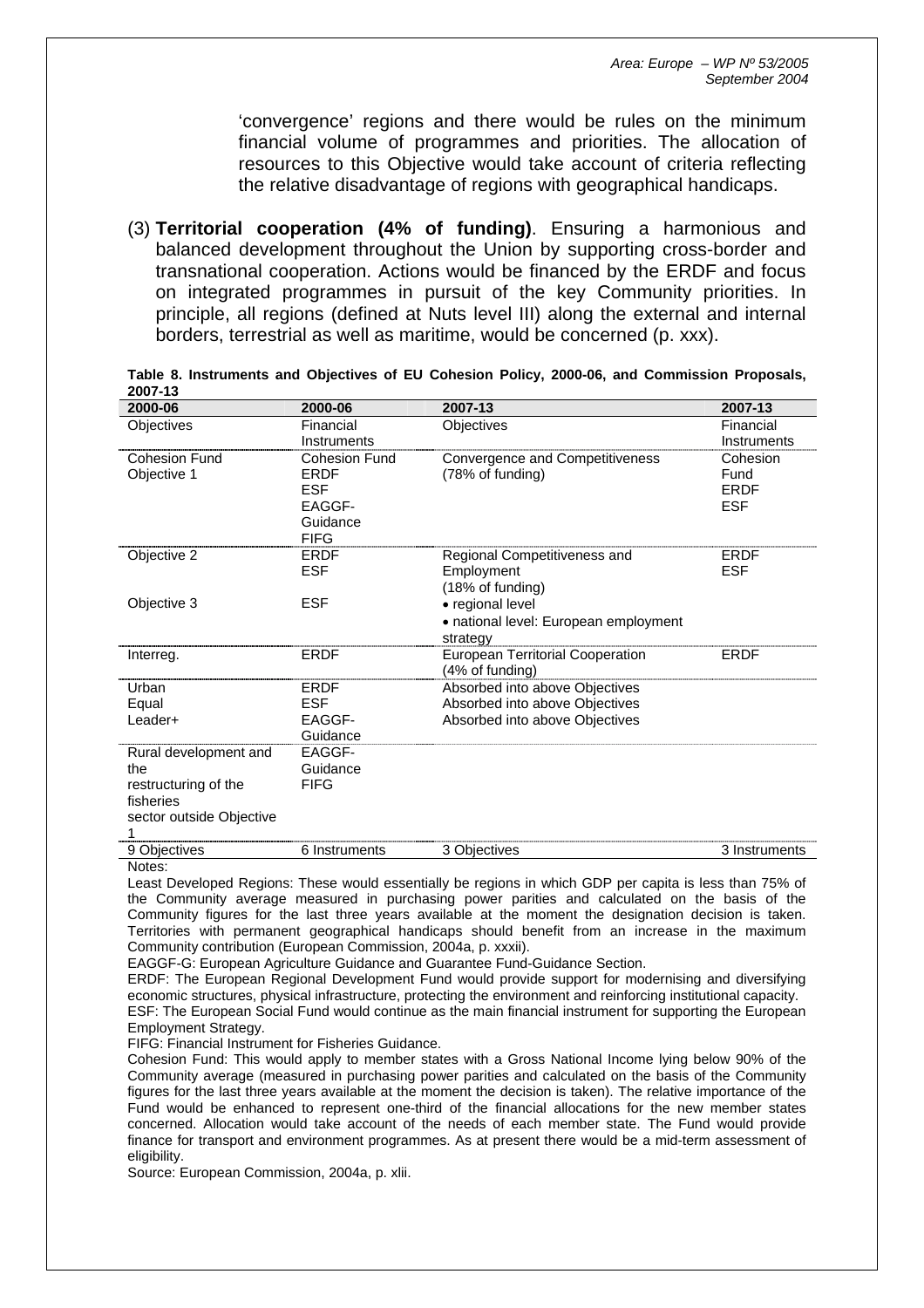Areas with particular geographical or natural handicaps, the outermost regions, islands, mountainous areas, sparsely populated areas in the north of the EU and urban areas should be accommodated within the proposed architecture of Cohesion Policy. In relation to urban areas each member state should propose a list of cities which would benefit from a specific action within the Objectives outlined above. The number of cities covered would probably be greater than the 70 covered by the current 'Urban' initiative in the EU-15 (p. xxxii).

Current instruments linked to rural development would be grouped into a single instrument under the Common Agricultural Policy (CAP). The current rural development programme Leader+ would be absorbed into mainstream programming. Similarly, actions supporting the restructuring of the fisheries sector would be grouped under a single instrument. Financial resources would be transferred from Cohesion Policy to these instruments. Resources transferred from Cohesion Policy would continue to be concentrated on the least developed regions and countries.

The Cohesion Fund would be enhanced to represent one-third of the financial allocation for the new member states concerned. Eligible states would be those with a GNI per capita below 90% of the Community average, with a mid-term assessment of eligibility. The Cohesion Fund should strengthen its contribution to sustainable development. Trans-European transport networks and environmental infrastructure would remain the central priorities.

A number of reforms to the delivery system have also been proposed. The Commission proposes that an overall strategic document should be adopted by the Council before 2007 defining priorities for member states and regions. On the basis of this strategy document each member state would prepare a policy document, negotiated with the Commission, on its development strategy, which would constitute the framework for preparing the thematic and regional programmes. The Commission would then adopt national and regional programmes on the basis of this policy document. Programmes would be defined at a high priority level only; additional detail currently contained in the 'programme complement' would be abandoned. The number of funds would be limited to three (ERDF, ESF and Cohesion Fund) compared with the current six. National rules would largely determine the eligibility of expenditure. There would be greater management control and responsibility at the member state level, encouragement for a more strategic approach to programming, further decentralisation of responsibilities to partnerships in member states, more rigorous monitoring mechanisms and a simplified and more transparent management system.

It is difficult to foresee how these proposals would change the relationships between the various parties involved in the development process in Spain, particularly between the regions and the central government. But further delegation of responsibilities down to the level at which projects are implemented and less European assistance would suggest that changes in Cohesion Policy would add to regional autonomy.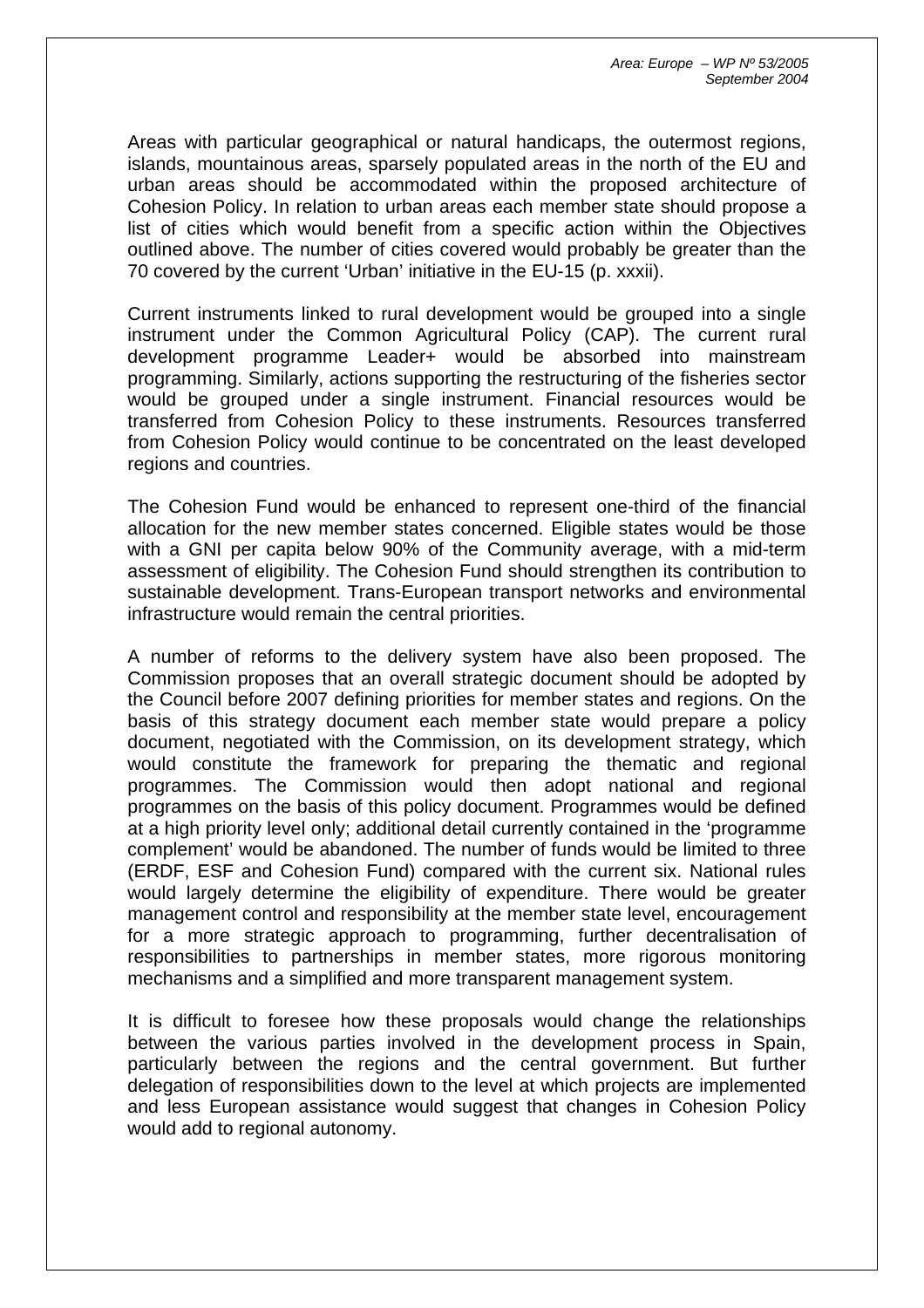Leaving aside the debate over the coherence of Cohesion Policy itself, the key questions in the proposals are over the distribution of funding (especially under the cohesion objective), exactly what criteria will be used to designate qualifying regions and how much money will be allocated to transitional regions. The Commission has indicated that roughly half of all cohesion funding should be allocated to the EU-15 and half to the accession states. Others (notably Britain) have argued for smaller total financial resources with a greater concentration on eastern and central Europe.

#### **Financial Implications of the New Cohesion Policy Environment**

In the next EU financial perspective, the balance of financial transfers between the European Union and Spain will fall closer to budgetary neutrality. Assuming the Spanish economy maintains its relatively high rate of growth it will be required to contribute more to the EU budget. Simultaneously, receipts from the EU will fall as funding under the two major spending policies –the Common Agricultural Policy and the Cohesion Policy– is diverted towards central and eastern Europe.

The final amount of funding available to Spain through Cohesion Policy in the period 2007-13 will depend on the size of the budget finally allocated to this policy, to the distribution criteria and to the claims that Spain can place on the budget. Negotiations are likely to be difficult and long drawn-out. For Cohesion Policy the Commission has proposed to allocate a sum equivalent to 0.41% of the GNI of the EU-27, corresponding to 336 billion euros (at 2004 prices) over the period 2007-13 (see Table 9). The indicative allocation of this amount among the three priorities would be 78% (262 billion) for the convergence priority (least developed regions, 'statistical effect regions' and the Cohesion Fund). The relative importance of the Cohesion Fund would be enhanced to represent a third of the financial allocation for the new member states concerned. The regions concerned by the 'statistical effect' (the effect of the reduction in EU average GDP per capita by 12.5% on enlargement from EU-15 to EU-25) would benefit from a specific, decreasing allocation under the convergence objective to facilitate their 'phasingout' (the resources allocated to this are still to be determined). Around 18% (61 billion euros) of funding would be allocated to the 'regional competitiveness and employment priority' and around 4% (13 billion) to the 'territorial cooperation priority' (European Commission, 2004a, p. xxxiv). For the distribution of funding the Commission proposes to apply the method based on the criteria used at the time of the Berlin Council (1999) for the convergence priority, primarily GDP per capita less than 75% of the EU average. Resources for the regional competitiveness priority would be allocated by the Commission between member states on the basis of Community economic, social and territorial criteria. Finally, the size of the population living in the relevant regions and relative socioeconomic conditions would guide the distribution of resources under the 'territorial cooperation' priority (*ibid*, p. xxxiv).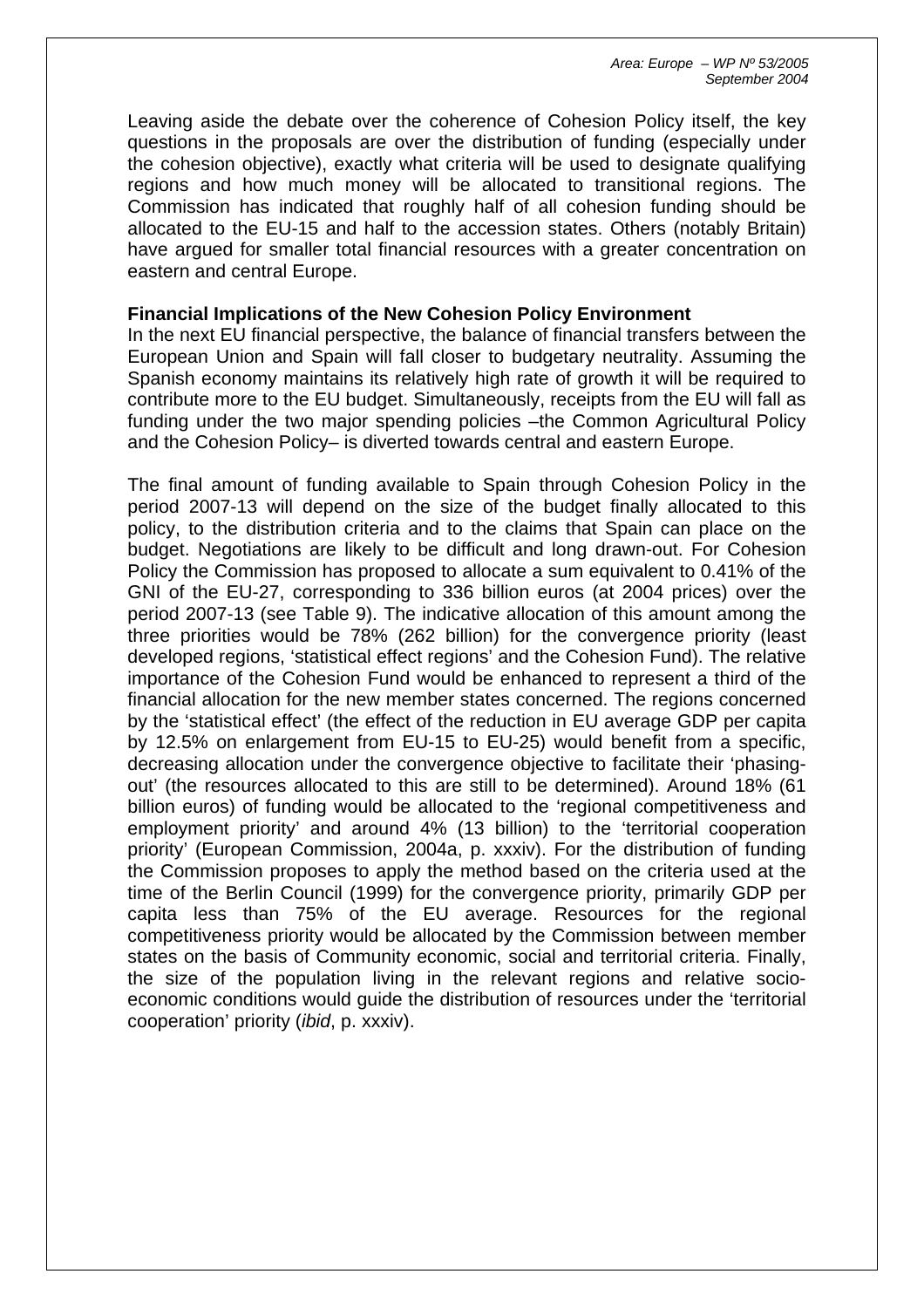| $1$ visitually $2007$             |                    |                    |                    |
|-----------------------------------|--------------------|--------------------|--------------------|
| <b>Heading</b>                    | <b>EU-27 Total</b> | <b>EU-15 Total</b> | <b>EU-12 Total</b> |
| <b>Structural Funds</b>           | <b>270</b> (a)     |                    | 110 $(a)$          |
| Objectives 1, 2 and 3 and FIFG    | 183.6              |                    |                    |
| Objectives 2, 3 and FIFG          |                    |                    |                    |
| Convergence Priority              | 262.3 (78%)        |                    |                    |
| (Objective 1, Cohesion Fund       |                    |                    |                    |
| and 'statistical effect' regions) |                    |                    |                    |
| Regional Competitiveness and      | 60.5 $(18%)$       |                    |                    |
| <b>Employment Priority</b>        |                    |                    |                    |
| <b>Territorial Cooperation</b>    | 13.5(4%)           |                    |                    |
| <b>Community Initiatives</b>      |                    |                    |                    |
| Other Initiatives                 |                    |                    |                    |
| New Cohesion Fund                 | 60(a)              |                    |                    |
| <b>Cohesion Fund</b>              | 18.0               |                    |                    |
| Cohesion Policy 2007-13           | $336.3(100\%)$     | 180(a)             | 160 $(a)$          |
| $(2004 \text{ prices})$           |                    |                    |                    |
| Cohesion Policy 2000-06           | 235(a)             |                    |                    |
| $(1999)$ prices)                  | 213                |                    |                    |
| (a) author estimates.             |                    |                    |                    |

#### **Table 9. Expenditure on Cohesion Policy, 2007-13, proposed by the European Commission in February 2004**

(a) author estimates.

The 'Convergence Priority': This would emphasise the new member states with a cap on financial transfers to any one member state of 4% of GDP (as at present). Under this priority regions concerned by the 'statistical effect' of enlargement would benefit from a specific, decreasing allocation to facilitate their 'phasing-out'. This support would end in 2013.

The 'Regional Competitiveness and Employment' Priority: For cohesion policy outside the least prosperous member states and regions the Commission proposes (1) regional programmes (in industrial, urban and rural areas) and (2) national programmes. Outside the phasing-in regions the distribution between the regional programmes financed by the ERDF and the national programmes financed by the EFS would be 50-50.

Allocation of Financial Resources: Financial resources would be allocated to member states on the basis of the criteria used at the Berlin Council (1999), taking into account the need for fairness regarding the regions affected by the 'statistical effect' of enlargement. Resources for the objective 'regional competitiveness and employment' will be allocated between member states on the basis of Community economic, social, and territorial criteria. Resources for the objective 'territorial cooperation' will be guided in their distribution by the size of the population living in the relevant regions and relative socio-economic conditions (*ibid*, p. xxxix).

Rural Development: This has a more prominent place in the new CAP (agreed by the Council in June 2003). In 2000-06 some 10% of CAP expenditure is directed towards rural development (49.5 billion plus 2 billion from the ERDF Leader+). Under the new CAP there will be an effective transfer of funding from market measures to development (modulation up to 5%). The distribution of this additional 'modulation' funding will be made on Cohesion Policy criteria. In addition the rate of Community co-financing of agri-environmental measures has been increased to 85% in Objective 1 regions and to 60% elsewhere (Third Cohesion Report, p. 127).

Source: European Commission, 2004a, p. .xxix and pp. .xxviii-xxxix.

The claims that Spain can place on the cohesion funds under the 'convergence objective' depend largely, but not exclusively, on statistical calculations relating to the GDP per capita of Spain and its regions in relation to the rest of the European Union. The results of the calculations will depend on the final criteria that are used and the particular three years over which any calculations are spread. Table 10 illustrates the current position. The number of qualifying regions is likely to range between one and four. Based on 25 member states in 2001, four regions and the autonomous cities of Ceuta and Melilla would qualify. A calculation based on 27 member states cuts this number to only two regions. Using data from 2003, the number of qualifying regions is only two based on an EU-25 average and possibly only Extremadura on an EU-27 average. In contrast to the GDP figures, the unemployment data show that fourteen of the regions have above EU-25 average unemployment (see Table 10).

Notes: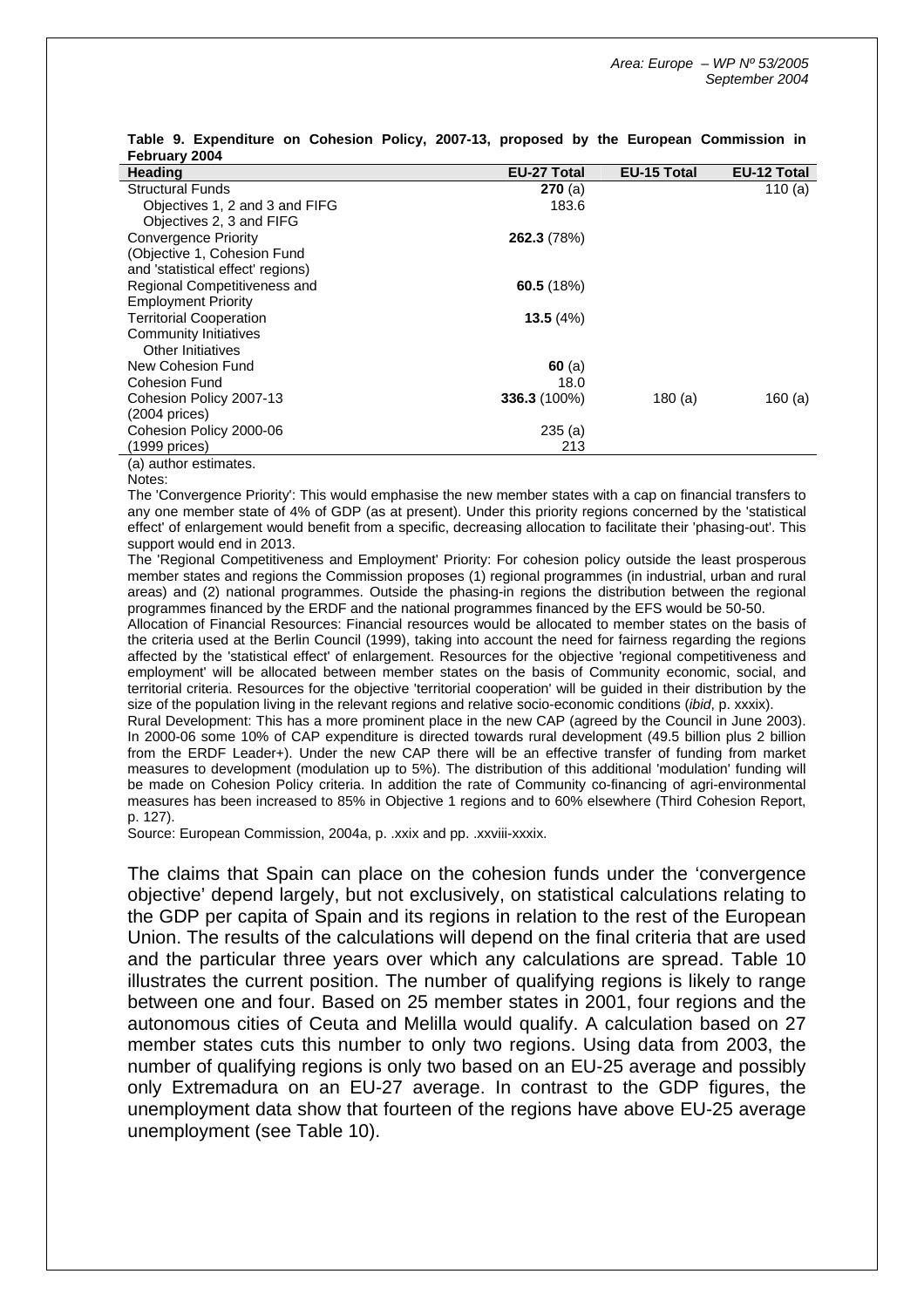Where qualifying status is lost the Commission proposes that transitional support will be available for both Objective 1 and 2 regions. Support will be greater where disqualification results solely from the statistical effect of enlargement. In addition, the Canary Islands would continue to qualify for some funding under the concept of 'outermost regions'.

In contrast to the uncertainty over funding under the 'convergence objective' Spain will no longer qualify for monies from the Cohesion Fund, whichever years are used in the calculation (see Table 10). Any transitional funding under this Fund would have to be shared with Greece, possibly Portugal and all the new member states (a population of between 85 and 117 million excluding Spain).

| <b>Region</b>                                                                 | <b>GDP</b> per | <b>EU-15</b> | <b>EU-25</b> | <b>EU-27</b> | <b>EU-25</b> | <b>Unemployment</b> |
|-------------------------------------------------------------------------------|----------------|--------------|--------------|--------------|--------------|---------------------|
|                                                                               | capita 2001    | 2001         | 2001         | 2001         | 2003         | <b>Rate (%)</b>     |
|                                                                               | Col. A         | Col. B       | Col. C       | Col. D       | Col. E       | Col. F              |
| EU-15                                                                         | 23,338         | 100          |              |              |              | 8.1                 |
| EU-25                                                                         | 21,288         |              | 100          |              | 100          | 9.0                 |
| <b>EU-27</b>                                                                  | 20,310         |              |              | 100          |              |                     |
| Madrid                                                                        | 26,246         | 112.6        | 123.3        | 129.2        | 128          | 6.5                 |
| Navarra                                                                       | 24,794         | 106.2        | 116.5        | 122.1        | 121          | 4.7                 |
| <b>Balearic Islands</b>                                                       | 24,614         | 105.5        | 115.7        | 121.2        | 115          | 9.1                 |
| País Vasco                                                                    | 24.553         | 105.2        | 115.4        | 120.9        | 119          | 9.2                 |
| Cataluña                                                                      | 23,520         | 100.8        | 110.5        | 115.8        | 113          | 9.2                 |
| Rioja, La                                                                     | 22,631         | 97.0         | 106.3        | 111.4        | 108          | 4.8                 |
| Aragón                                                                        | 21,136         | 90.6         | 99.3         | 104.1        | 103          | 5.2                 |
| Cantabria**                                                                   | 19,305         | 82.7         | 90.7         | 95.1         | 93           | 10.2                |
| C. Valenciana*                                                                | 18,935         | 81.1         | 89.0         | 93.2         | 91           | 9.8                 |
| Canary Islands*                                                               | 18,473         | 79.2         | 86.8         | 91.0         | 89           | 12.7                |
| Castilla y León*                                                              | 18,211         | 78.0         | 85.6         | 89.7         | 89           | 10.7                |
| Asturias*                                                                     | 16,900         | 72.4         | 79.4         | 83.2         | 81           | 10.4                |
| Murcia*                                                                       | 16,632         | 71.3         | 78.2         | 81.9         | 83           | 10.6                |
|                                                                               |                |              |              |              |              |                     |
| Ceuta y Melilla*                                                              |                | 68.0         | 74.7         | 75.8         | 81           | 15.1                |
| Castilla-La Mancha*                                                           | 15,676         | 67.2         | 73.7         | 77.2         | 77           | 8.6                 |
| Galicia*                                                                      | 15,527         | 66.5         | 73.0         | 76.5         | 76           | 14.0                |
| Andalucía*                                                                    | 14,737         | 63.1         | 69.2         | 72.6         | 72           | 17.4                |
| Extremadura*                                                                  | 12,491         | 53.5         | 58.7         | 61.5         | 62           | 17.8                |
| Spain                                                                         | 19,669         | 84.3         | 92.4         | 96.8         | 95           | 10.9                |
| Figures are for estimated GDP per capita (euro) in purchasing power standards |                |              |              |              |              |                     |

#### **Table 10. Gross Domestic Product in Spain and its Regions, EU Comparisons**

iDP per capita (euro) in purchasing power standards.

(\*) Current Objective 1 regions.

(\*\*) Objective 1 transitional support region.

Using an average GDP per capita in PPS based on 1999-2001, the 75% threshold separates the same regions in Spain as for 2001 in column B. On the figures for 1999-2001, 50 of the 55 NUTS level II regions in the ten new accession states fall below the 75% threshold, as would almost all of Rumania, Bulgaria and Turkey.

Sources:

Columns A and B: Krueger, 2004a and 2004b (except figure for Ceuta and Melilla).

Column C: European Commission, 2004a, Third Cohesion Report.

Column D: Figures for the EU-27 calculated from the GDP per capita (PPS) for the EU-27 in Krueger, 2004b, and from GDP per capita (PPS) for the Spanish regions in Krueger, 2004a.

Column E: INE, 2004d, and Eurostat, 2004c.

Column F: Unemployment rates for Spain from the quarterly survey of employment (second quarter 2004, INE, 2004c). The EU-15 and EU-25 figures are for May 2004 (Eurostat, 2004d).

During the current funding period Spain will receive some 38 billion euros (at 1999 prices) for eleven regions that qualify for Objective 1 status plus 11 billion (at 1999 prices) from the Cohesion Fund (see Table 3). In 2004 the Ministry of Finance has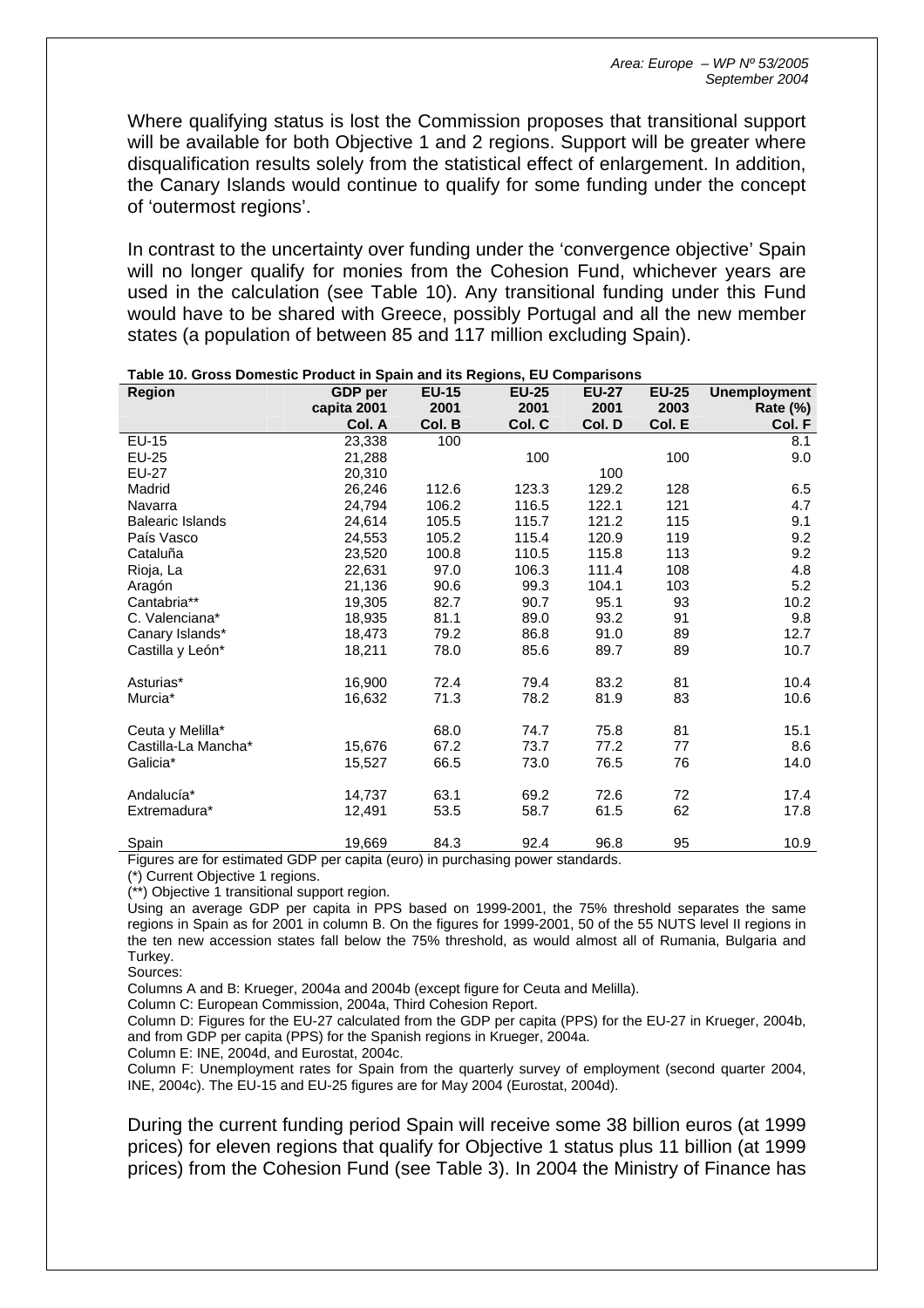budgeted for a total allocation of 8.5 billion euros (1.1% of GDP; see Table 12). These figures provide a measure against which to assess the change in funding under the next financial perspective.

The easiest way to estimate Spain's entitlement to funding under the 'convergence objective' is to relate the proportion of people living in the regions of Spain qualifying for funding to the total EU population living in such regions (see Table 11). Possible allocations range from 13% to less than 1% depending on the number of qualifying regions and the number of member states. The most likely outcome is for two regions to qualify, Andalucía and Extremadura, which would point to between 7% and 8% of all funding for the 'convergence objective'. If these figures are set against the monetary amount budgeted for this objective shown in Table 10, then the financial allocation to Spain for 'convergence' over the sevenyear period lies between 1.8 and 27.8 billion euros. Qualification of the two regions would point to an allocation of around 16 billion euros, an average of 2.3 billion a year at 2004 prices (this allocation and alternatives are shown in Table 12). This would be only around one-third of Spain's allocation under the present financial perspective.

An alternative method of estimating the financial outcome is described in Table 12 starting from the funding to Spain in 2004 and then applying allocations according to current Objective 1 funding to the Spanish regions. A similar outcome to that using the above method is obtained (compare Columns E and G).

| Table 11. Population in Regions Qualifying under the Convergence Objective                                |                   |            |            |  |  |
|-----------------------------------------------------------------------------------------------------------|-------------------|------------|------------|--|--|
| <b>Regions</b>                                                                                            | <b>Population</b> | % of EU-25 | % of EU-27 |  |  |
| Andalucía, Castilla-La Mancha, Ceuta and Melilla,                                                         | 13.01             | 10.6       | 8.5        |  |  |
| Extremadura and Galicia                                                                                   |                   |            |            |  |  |
| Andalucía and Extremadura                                                                                 | 8.42              | 6.8        | 5.5        |  |  |
| Extremadura                                                                                               | 1.06              | 0.9        | 0.7        |  |  |
| Based on a total population in regions with per capita incomes below 75% of the EU average in an EU-25 of |                   |            |            |  |  |

Based on a total population in regions with per capita incomes below 75% of the EU average in an EU-25 of 123 million and in an EU-27 of 153 million (population figures for the EU based on European Commission, 2004a, Third Cohesion Report).

| <b>Heading</b>               | <b>EU-25</b>          | %                             | <b>Allocation</b> | Allocat. | Allocat. | Allocat. | Allocat. |
|------------------------------|-----------------------|-------------------------------|-------------------|----------|----------|----------|----------|
|                              | <b>Budget</b><br>2004 | <b>Allocation</b><br>to Spain | to Spain<br>2004  | W        | X        |          | z        |
|                              | Col. A                | Col. B                        | Col. C            | Col. D   | Col. E   | Col. F   | Col. G   |
| Structural Funds Total (a to | 30.8                  | 22.7                          | 7.0               |          |          |          |          |
| g)                           |                       |                               |                   |          |          |          |          |
| (a) Objectives 1, 2 and 3    | 26.2                  |                               |                   |          |          |          |          |
| (b) Objective 1              | 19.9                  | (30)                          | (6)               | 3.7      | 2.4      | 4.8      | 2.3      |
| (c) Objective 1 Phasing-out  |                       |                               |                   |          |          |          |          |
| (d) Objective 2              | 3.1                   | (3)                           | (0.1)             | 0.1      | 0.1      | 0.1      | 0.1      |
| (e) Objective 2 Phasing-out  |                       |                               |                   |          |          |          |          |
| (f) Objective 3              | 3.2                   | (9)                           | (0.3)             | 0.3      | 0.3      | 0.3      | 0.3      |
| (g) Community Initiatives,   | 1.9                   | (19.0)                        | (0.4)             | 0.4      | 0.4      | 0.4      | 0.4      |
| Peace Non-Objective 1        |                       |                               |                   |          |          |          |          |
| FIFG and other               |                       |                               |                   |          |          |          |          |
| <b>Cohesion Fund</b>         | 2.8                   | 53.6                          | 1.5               | 0        | $\Omega$ | 0        | 0        |
| Total                        | 33.6                  | 25.3                          | 8.5               | 4.5      | 3.2      | 5.6      | 3.1      |
| Total (% of GDP)             |                       |                               | 1.1               | 0.6      | 0.4      | 0.7      | 0.4      |

|  |  |  |  | Table 12. Financial Implications of Reformed Cohesion Policy under the 2007-13 Financial Perspective |
|--|--|--|--|------------------------------------------------------------------------------------------------------|
|--|--|--|--|------------------------------------------------------------------------------------------------------|

Of total Objective 1 funding to Spain author estimate of 30% to Andalucía, 8% to Castilla-La Mancha, 8% to Extremadura and 13% to Galicia based on the cost of their respective Regional Development Programmes 2000-06.

Percentage of cohesion policy funding to GDP based on GDP in 2004 at 2003 prices of 760 billion euros. Column A: 2004 figures for payment appropriations at 2003 prices in euro billion from the General Budget of the European Union for the financial year 2004 (European Commission, 2004b).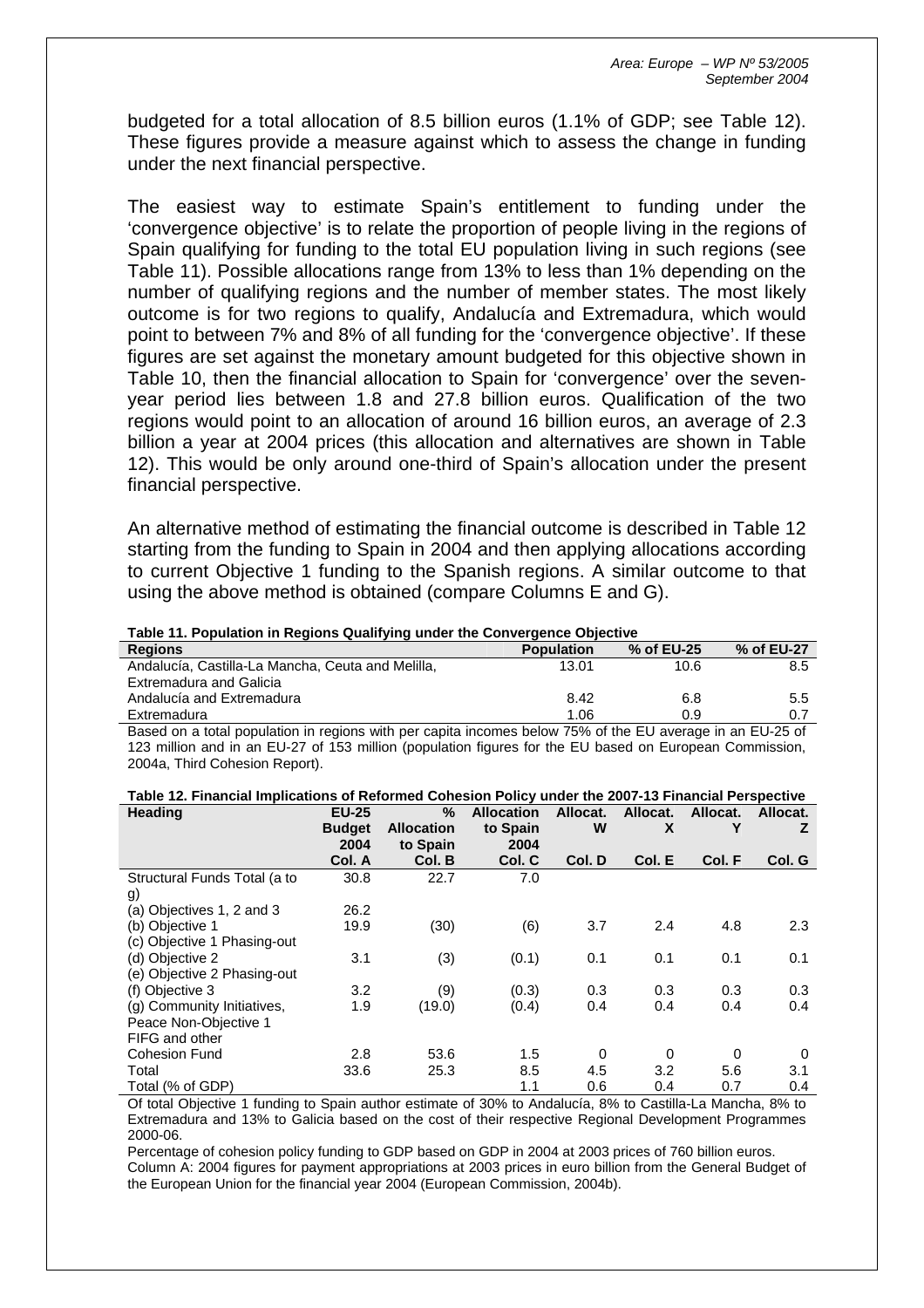Column B: Percentages based on the figures from the Ministerio de Hacienda, 2003, in Column C; those in brackets are author estimates based on the allocation under the 2000-06 financial perspective.

Column C: Figures in billion of euros from Ministerio de Hacienda, 2003. Figures in brackets are author estimates based on Column A multiplied by the percentage figure in Column B.

Column D: Allocation W, Andalucía, Castilla-La Mancha, Extremadura, Galicia and Ceuta y Melilla qualify as Objective 1.

Column E: Allocation X assumes only Andalucía and Extremadura qualify as Objective 1.

Column F: Allocation Y assumes transitional payments to phasing-out Objective 1 regions of 50%. Column G: Allocation Z assumes only Andalucía and Extremadura qualify as Objective 1, based on their populations as a proportion of all people living in the least developed regions in the EU.

Outside of the convergence priority, Spain would still attract funding under the other two priorities but the total volume of funding (some 74 billion euros) spread around twenty-five to twenty-seven member states would be relatively small (for example on a population basis in an EU-25 it would be 40/450 or 9%, eg, around 7 billion euros). Spain would also continue to benefit from other EU financial allocations including those under 'competitiveness for growth and employment' and the 'preservation and management of natural resources'. Overall, Cohesion Policy funding is likely to fall to between one-third and one-half of existing levels, but possibly closer to one half once transitional funding is included.

Hence, the financial implications for Spain under the new arrangements would be principally that:

- Transfers between the EU and Spain would fall closer to budgetary neutrality.
- Payments to Spain under Cohesion Policy would fall from the current level of over 1% of GDP to a figure closer to 0.5% of GDP.
- Spain would no longer qualify for funding under the Cohesion Fund.
- A number of the current Objective 1 regions would not qualify under the 'convergence' priority, with the most likely outcome being qualification by two regions, Andalucía and Extremadura.
- Seven of the existing eleven regions in receipt of Objective 1 funding (or Objective 1 transitional funding) would qualify for transitional support under the 'convergence' priority.
- The current level of infrastructure development could not be sustained through the public sector.

## **Other Implications of the New Cohesion Policy Environment**

Apart from the direct financial implications of the proposed new Cohesion Policy environment, the consequent reduction in funding is likely to modify the existing model of development, especially at the national level and within those regions that lose their priority status. Crucially, there will be pressure on infrastructure budgets. Maximum use of available funding needs to be made in the next couple of years to implement infrastructure schemes while current levels of funding remain. Beyond this, a reappraisal of development strategies is also required. A model with an emphasis on predominantly publicly funded public works and a strong element of subsidies will no longer be viable. More imaginative solutions will be required at all administrative levels involving a greater range of development strategies, strategies tailored to particular requirements and with more emphasis on raising productivity.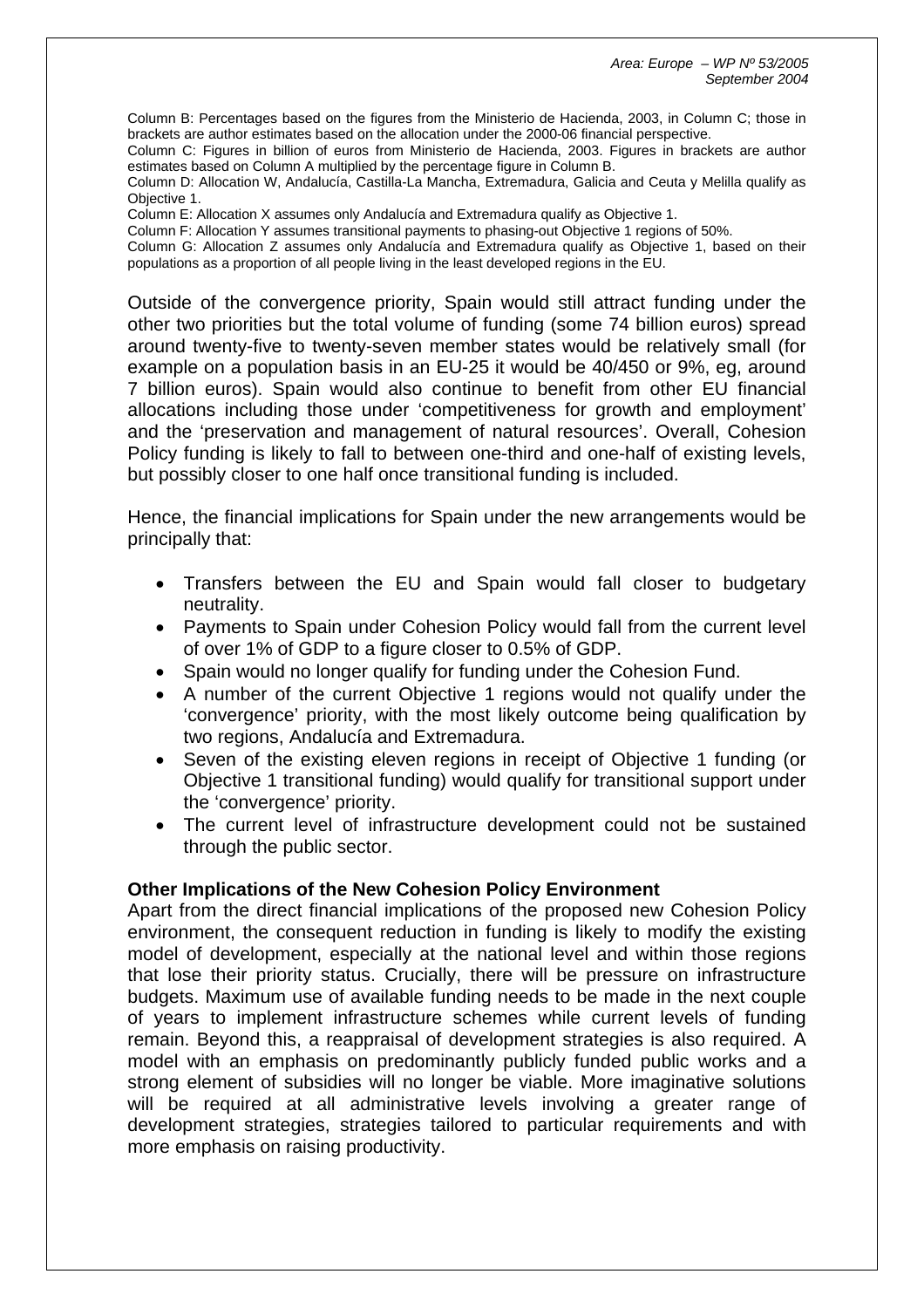Changes in European Cohesion Policy will also have implications for domestic political relations, especially those between the regions and the central government. European funding and the philosophy of 'bottom-up' development have added to the autonomy of regions and given the regions a European presence. Regions have representation on the European Committee of the Regions, have established offices in Brussels and deal directly with the authorities there. But Cohesion Policy has also required a dialogue and close working relationships with the central government. Less funding from Brussels, coupled with changes in policy delivery systems, will change the nature of this dialogue. In addition, the relationships between regions in Spain might shift as the regions eligible for different strands of funding change and in response to any revision of the domestic solidarity fund (FCI) to reflect a new Cohesion Policy environment.

Repercussions will also be felt in terms of Spain's relations with its European partners. Once negotiations over the next financial perspective and the revised Cohesion Policy are concluded, Cohesion Policy funding will become a less sensitive issue for Spain. Negotiators will be free to focus on other areas of European Union policy. Crucially, Spain may find its own interests better served by containment of the European budget.

Finally, on a broader political front, the nature of cohesion funding touches the fundamental question of the future political form of Europe and of popular support in Spain for European integration. By devolving responsibility down to the level of local communities, local authorities and regions, and by fostering cross-border cooperation, Cohesion Policy has enhanced the role of these tiers of administration complementing the process of government decentralisation. In the face of powerful globalising forces Cohesion Policy has reinforced the local and the regional and brought visible evidence of the benefits of the European project. A scaling-back of European funding coupled with higher contributions to Europe may shift sentiment towards a more considered view of the European project.

## **Conclusions**

Inflows of financial resources through EU Cohesion Policy have contributed to Spain's achievement in successfully navigating a challenging economic and political transition. This transition has propelled the country from dictatorship to democracy, from centralised political power to a system of decentralised government, from a relatively isolated, opaque and protected economy with a large state sector and a domestic focus to an open, transparent and liberal economy with relatively little state-ownership, integrated into Europe and with a distinctive international projection. In the process Spain has achieved real convergence with its partners in Europe. Although differences remain between Spanish regions in terms of personal opportunities, economic structures, regional resources and development pathways, all regions have benefited.

Enlargement of the EU and the forthcoming financial perspective have provided an opportunity for a review of Cohesion Policy. The European Commission has put forward its proposals. These will be debated over the coming months. It has been argued here that both existing policy and proposed policy have many weaknesses. Increased spending in Spain has had little impact on the ranking of regions in terms of their GDP per capita. Polarisation on Madrid continues.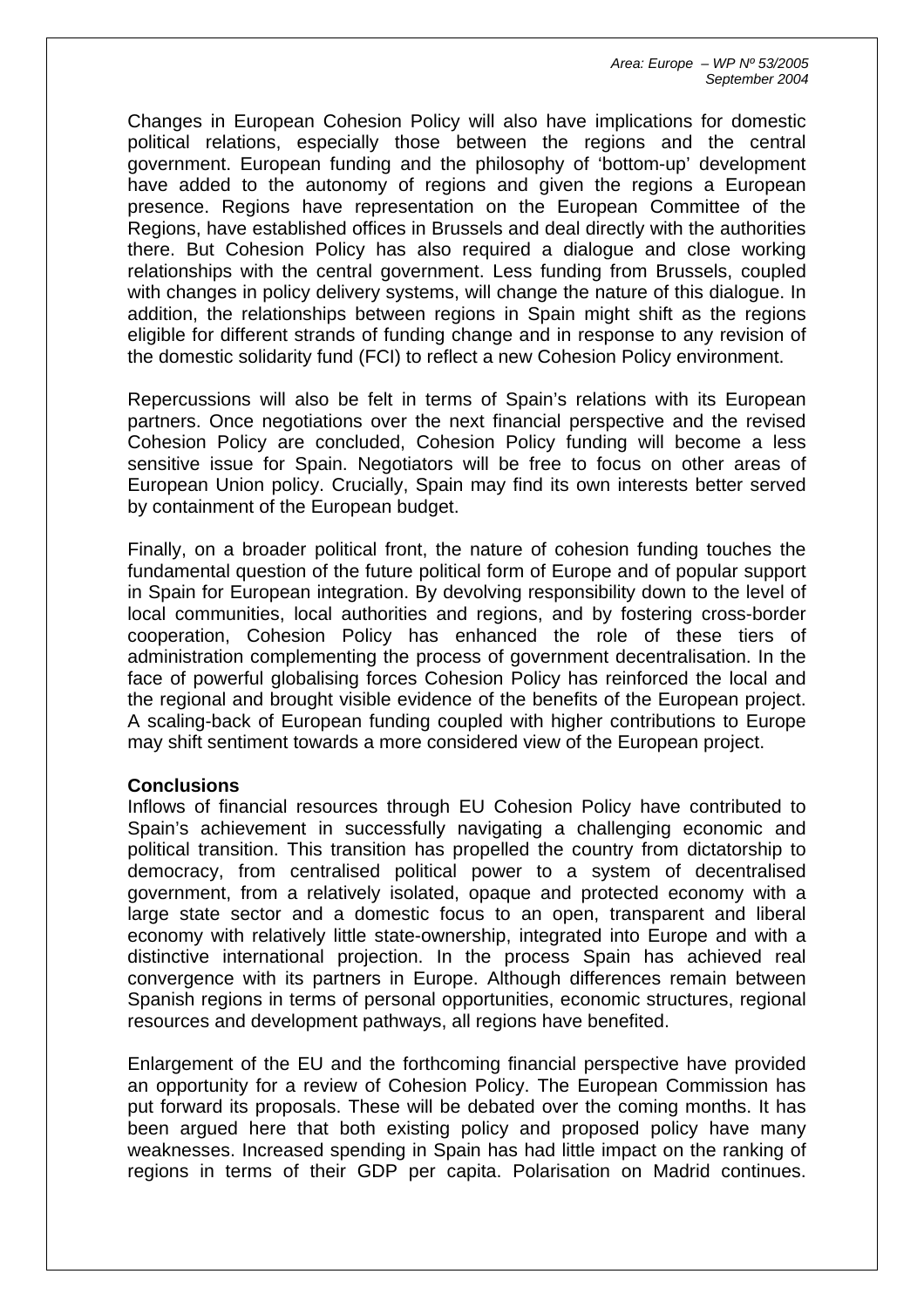Nevertheless, despite the conclusion that disparities between regions cannot be eliminated by existing policy, that Cohesion Policy has ambitious goals, questionable strategies and theoretical foundations, it is still worth supporting. It has assisted Spain through an economic transition and stimulated growth in all regions. It can equally assist the new accession states through their even more challenging transitions. Cohesion Policy provides a valuable mechanism for promoting cooperation at a range of levels between member states, injecting additional life into regional and local government.

Critical negotiations remain, especially over the volume of financial resources to be allocated to this policy and over the targeting of funding. If policy is to be effective then the principle of concentration must be adhered to and not lost amid rival claims. There might also be a case for reviewing the relationship between cohesion funding, the European Investment Bank and the European Bank for Reconstruction and Development.

Proposed changes in Cohesion Policy require a reappraisal by the central government of its position on this policy. In a European context Spain is now a middle-income country. In a world context it is a wealthy one. Spain need no longer look for external financial assistance to support development. Instead it should look to promote the development of poorer countries not only as an expression of solidarity but also out of self-interest (not only economic but also including security and political stability interests). There is more to be gained from stimulating development in the least prosperous countries in Europe and in promoting new areas of European policy (including sustainable development and enhanced competitiveness) than there is in fighting for European Cohesion Policy assistance. In the European policy-setting context, giving ground on cohesion funding may enable other Spanish priorities to be achieved.

For Spain, and for some regions within Spain in particular, a new transition awaits, that from a model of development in which public works have played a major role and where public subsidies have cushioned economic activities, to a model underpinned by investment in human capital, research and development, greater flexibility, more efficient public administration and enterprise. As the challenges of competition from emerging economies both inside and outside Europe grow, the necessity for this shift in emphasis will become more pressing. Adapting to a new funding relationship with Europe and a reformed Cohesion Policy will require a rethinking of development policy if the momentum of convergence is to be maintained.

*Keith Salmon* 

#### **References**

Alcaide Inchausti, J. (1988a), 'Las cuatro Españas económicas y la solidaridad regional', *Papeles de Economía Española*, 34, pp. 62-81.

Alcaide Inchausti, J. (1988b), 'La distribución de la renta', pp.639-68 in J. García Delgado (ed), *España: Tomo II Economía,* Madrid, Espasa Calpe.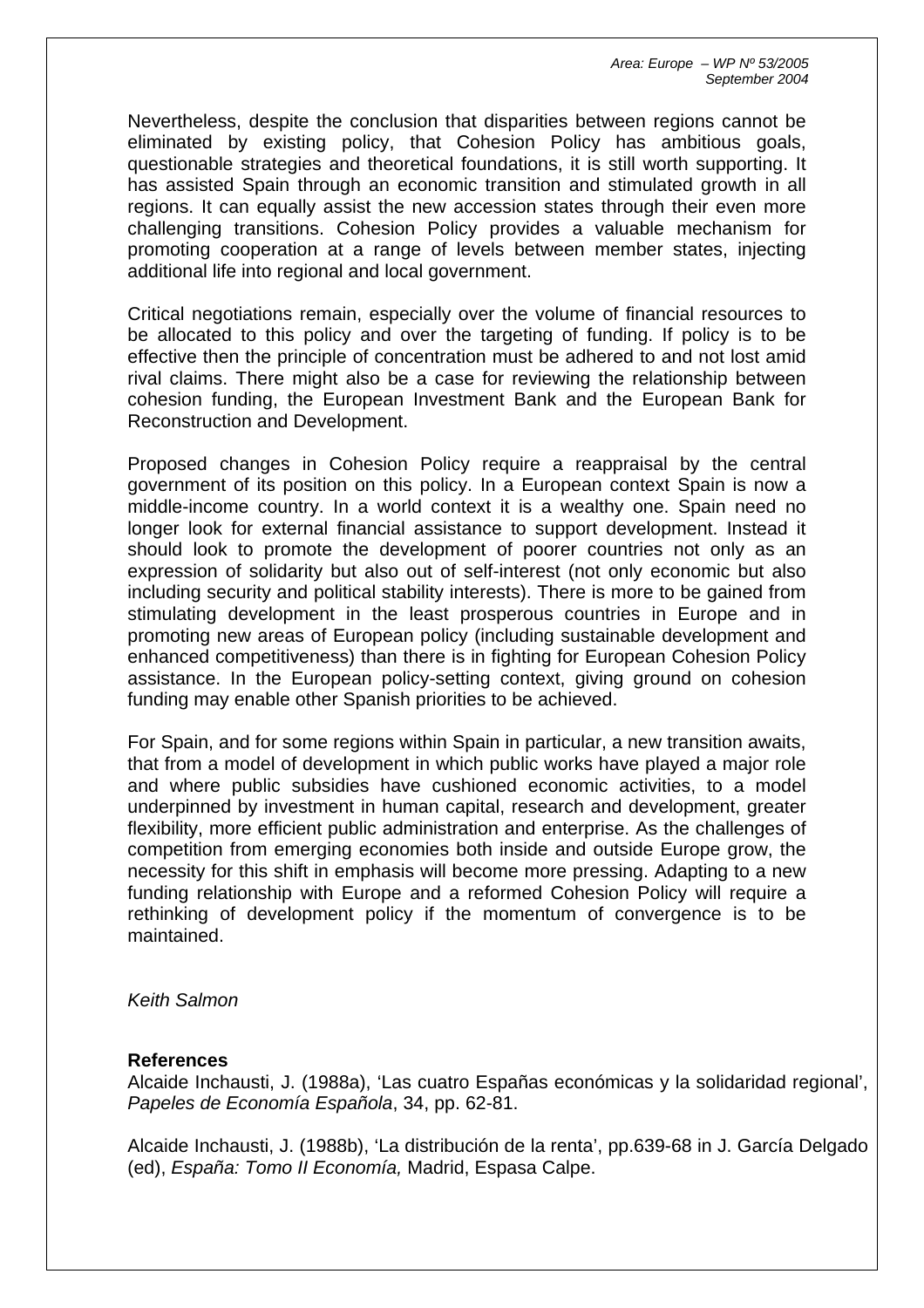Alcaide Inchausti, J., J. Cuadrado Roura and E. Fuentes Quintana (1990), 'El desarrollo económico español y la España desigual de las Autonomías', *Papeles de la Economía Española*, nr. 45, Madrid, FIES.

Alberola, E. (1998), *España en la Unión Monetaria*, Banco de España, Servicio de Estudios, nr. 62, Madrid.

Alonso Teixidor, L. and M. Hebbert (1982), 'Regional Planning in Spain and the Transition to Democracy', pp. 7-34, in R. Hudson and J. Lewis (eds), *Regional Planning in Europe,* London, Pion.

Armstrong, H. (1995), 'An Appraisal of the Evidence from Cross-sectional Analysis of the Regional Growth Process Within the European Union', pp. 40-65, in H. Armstrong and R. Vickerman (eds), *Convergence and Divergence Among European Regions*, London, Pion.

Ayala (1994), 'Social Needs, Inequality and the Welfare State in Spain: Trends and Prospects', *Journal of European Social Policy*, vol. 4, nr. 3, pp. 159-79.

Banco de Bilbao (1988), *Renta Nacional de España*, Bilbao.

Beutel, J. (2002), *The Economic Impact of Objective 1 Interventions for the Period 2000- 2006,* Brussels, European Commission, DG Regional Policies.

BoE (1978), 'Constitución Española', *Boletín Oficial del Estado*, 29/XII/1978, Madrid.

BoE (1986), 'Ley 50/1985', *Boletín Oficial del Estado*, nr. 3, 3/I/1986, Madrid.

Bradshaw, R. (1975), 'The Development of Regional Policy in Spain', pp. 392-408, in A. Phillips and B. Turton (eds), *Environment, Man and Economic Change,* London, Longman.

Brauerhjelm, P., R. Fiani, V. Norman, F. Ruaner and P. Seabright (2000), 'Integration and the Regions of Europe: How the Right Policies can Prevent Polarization', *Monitoring of European Integration*, 10, London, Centre for Economic Performance.

Cambridge Econometrics (coordinator) (2003), *A Study on the Factors of Regional Competitiveness,* Brussels, European Commission, DG Regional Policies.

Comfort, A. (1988), 'Alternatives to Infrastructure? Possible Ways Forward for the ERDF: A Perspective from Luxembourg', *Regional Studies,* 22, nr. 6, pp. 542-552.

Crawford, L. (2004), 'FT Interview with Pedro Solbes', *Financial Times*, 28/V/2004, p. 10.

Cuadrado Roura, J. (1988), 'La crisis económica y la redefinición del mapa económico regional', pp. 745-64, in J. García Delgado, *op. cit*., Madrid, Espasa Calpe.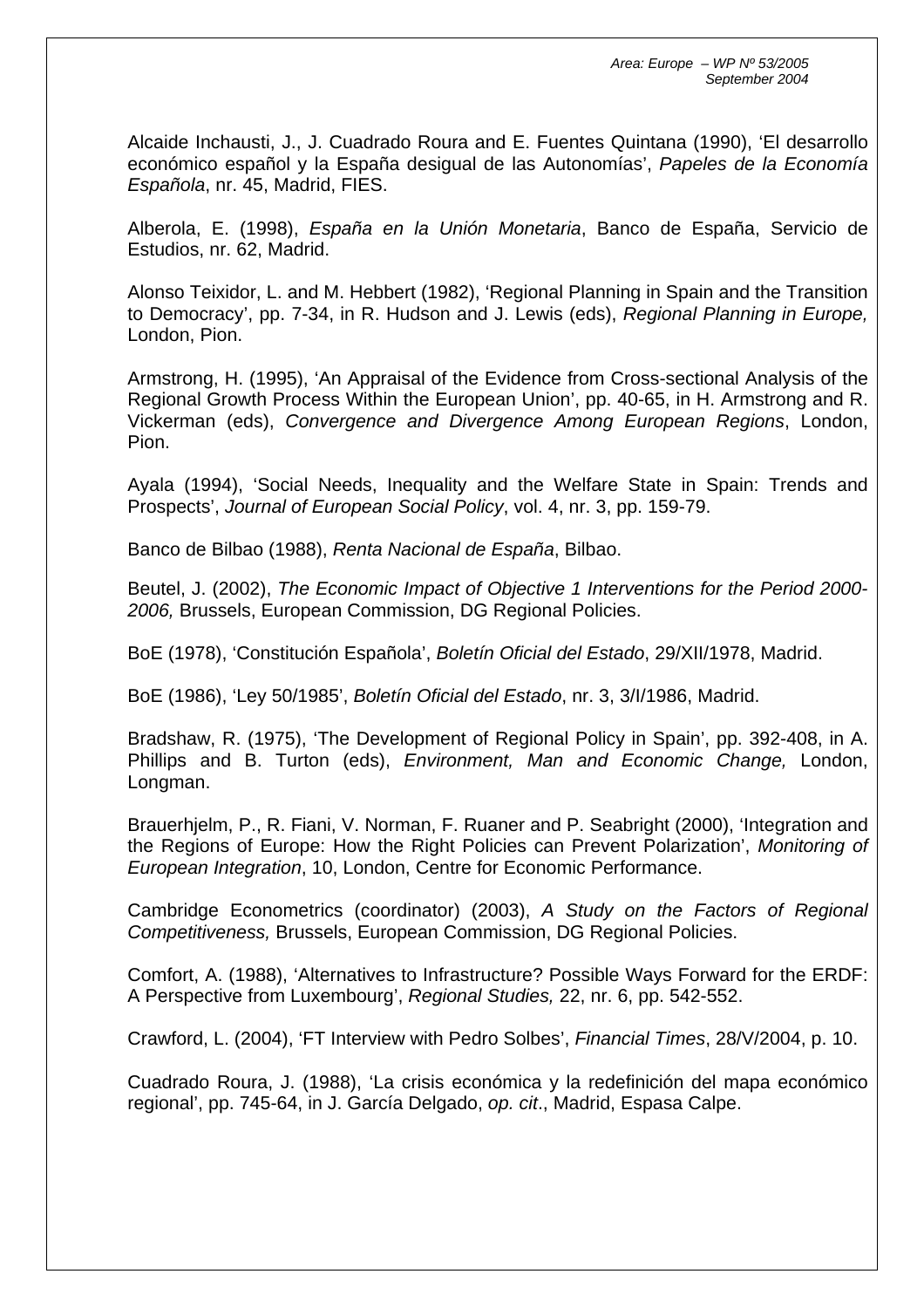Cuadrado Roura, J., B. García Greciano and J. Raymond (1999), 'Regional Convergence in Productivity and Productive Structure: The Spanish Case', *International Regional Science Review*, 22, pp. 35-53.

European Commission (2004a), *Third Report on Economic and Social Cohesion,* Brussels.

European Commission (2004b), *General Budget of the European Union for the Financial Year 2004, The Figures,* Brussels, April.

European Commission (2004c), 'IGC 2003 - Meeting of the Heads of State or Government, Brussels 17-18/VI/2004', *Press Releases*, Doc/04/3 of 21/VI/2004, Brussels.

European Commission (2004d), 'A New Partnership for Cohesion: Convergence, Competitiveness, Cooperation', *Inforegio Newsletter,* March, nr. 120, Brussels.

European Commission (2004e), 'Building Our Common Futures: Policy Challenges and Budgetary Means of the Enlarged European Union 2007-13', *COM (2004) 101 Final,* Brussels.

European Commission (2004f), 'Proposals for the New Structural Funds Regulations for the Period 2007-2013, *COM (2004) 492 Final,* Brussels.

Eurostat (2004a), 'GDP per Capita in PPS', <*europa.eu.int/comm/eurostat*>, 3/VI/2004.

Eurostat (2004b), 'Urban Audit', *News Release* 82/2004, 25/VI/2004, Luxembourg.

Eurostat (2004c), 'GDP per Capita Nowcast for 2003', *News Release* 73/2004, 3/VI/2004, Luxembourg.

Eurostat (2004d), 'Euro-zone Unemployment Stable at 9.0%', *News Release* 84/2004, 1/VII/2004, Luxembourg.

Fuente, A. de la (2002), 'On the Sources of Convergence: A Close Look at the Spanish Regions', *European Economic Review*, vol. 46, nr. 3, pp. 569-99.

García Alvarez, A. (1981), 'Bases para una política de acción territorial', *Estudios Territoriales*, 4, pp. 73-120.

Giannetti, M. (2002), 'The Effects of Integration on Regional Disparities: Convergence, Divergence, Both?', *European Economic Review*, vol. 46, nr. 3, pp. 539-67.

Hebbert, M. (1985), 'Regional Autonomy and Economic Action in the First Catalan Government, 1980-1984', *Regional Studies*, vol. 19, nr. 5, pp. 433-45.

Hitiris, T. (5<sup>th</sup> edn, 2003), *European Union Economics*, chapter 10, 'Regional Policy', Pearson Education.

INE, Instituto Nacional de Estadística (1985), *Encuesta de la población activa, segundo trimestre,* Madrid.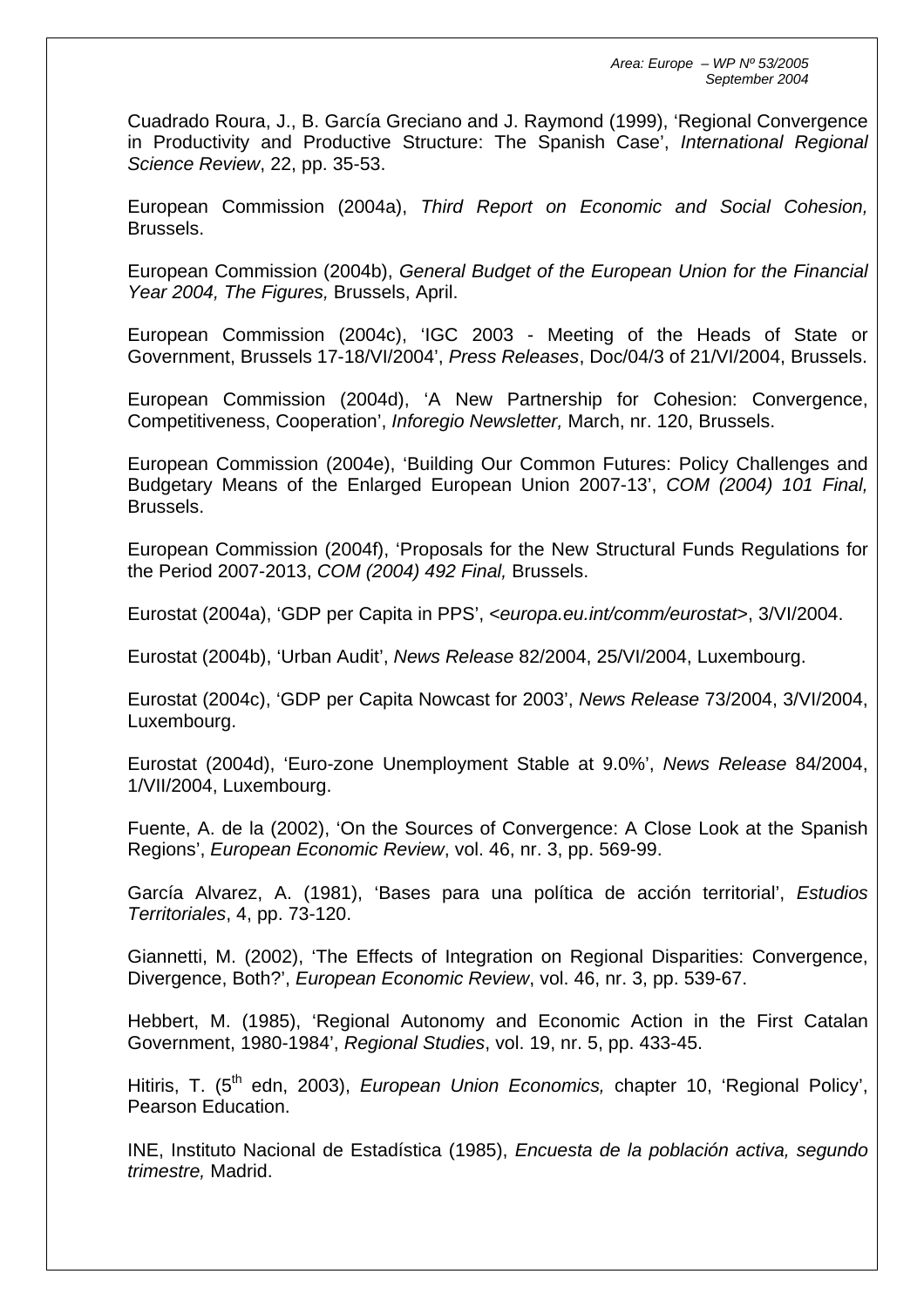INE (2003a), *Censo de la población, 2001*, Madrid.

INE (2003b), *Contabilidad Regional de España base 1995* (CRE-95) serie 1995-2001. Madrid.

INE (2004a), *Contabilidad Regional de España base 1995* (CRE-95), serie 1995-2002. Madrid.

INE (2004b), 'Contabilidad Regional de España base 1995' (CRE-95), serie 1995-2003, *Notas de Prensa*, 30/VI/2004, Madrid.

INE (2004c), *Encuesta de la población activa, segundo trimestre*, Madrid.

INE (2004d), *Rectificación del Padrón 2003*, Madrid.

Krueger, A. (2004a), 'Regional Gross Domestic Product in the European Union 2001', *Statistics in Focus*, Theme 1 - 1/2004, Luxembourg, Eurostat.

Krueger, A. (2004b), 'Regional Gross Domestic Product in the Candidate Countries 2001', *Statistics in Focus*, Theme 1 - 2/2004, Luxembourg, Eurostat.

Krugman, P. (1991a), *Geography and Trade,* Cambridge, Mass., MIT Press.

Krugman, P. (1991b), 'Increasing Returns and Economic Geography', *Journal of Political Economy*, 99, pp. 483-99.

Krugman, P. (1993), 'Lessons of Massachusetts for EMU', pp.241-69, in F. Torres and F. Giavazzi (eds), *Adjustment and Growth in the European Monetary Union,* Cambridge, CUP.

Krugman, P. (1995), *Development, Geography and Economic Theory*, Cambridge, Mass., MIT Press.

Martin, P. (1999), 'Are European Regional Policies Delivering?', *European Investment Bank Papers*, vol. 4, nr. 2, pp. 10-23.

Martin, R. (1998), *Regional Policy in the European Union,* Brussels, Centre for European Policy Studies.

Ministerio de Hacienda (2003), *Presupuestos Generales del Estado, 2004,* Madrid.

Moreno, L. (2002), 'Decentralization in Spain', *Regional Studies*, vol.36, nr. 4, pp. 399- 408.

Naylon, J. (1966), 'The Badajoz Plan', *Erdkunde*, 20, pp. 44-60.

OJ, Official Journal of the European Communities (1988a), *Council Regulation (EEC) No 2052/88, L 185/14*, 15/VII/88.